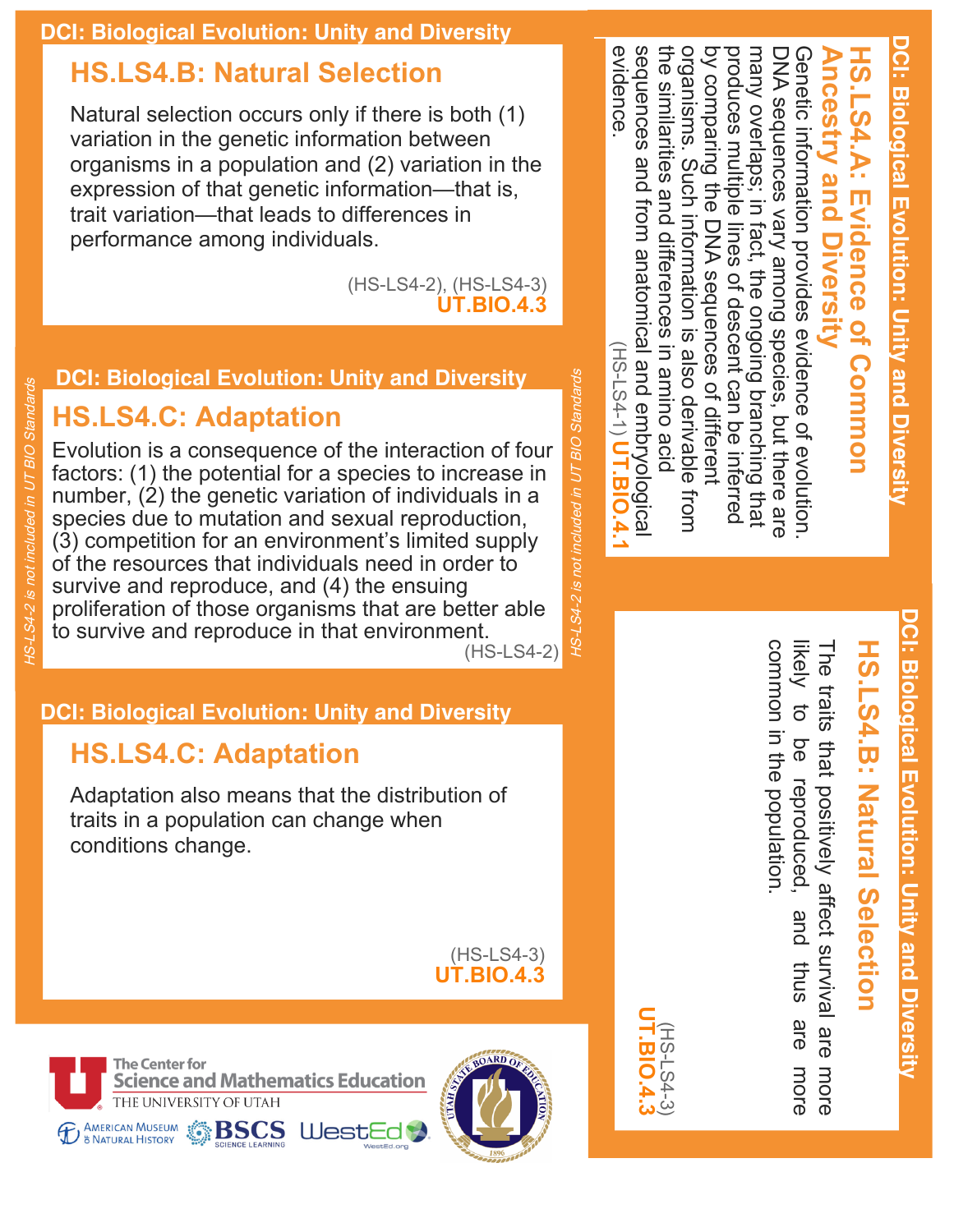#### **DCI: Biological Evolution: Unity and Diversity**

#### **HS.LS4.C: Adaptation**

Changes in the physical environment, whether naturally occurring or human induced, have thus contributed to the expansion of some species, the emergence of new distinct species as populations diverge under different conditions, and the decline–and sometimes the extinction–of some species.

(HS-LS4-5), (HS-LS4-6) **UT.BIO.4.4**

#### **DCI: Biological Evolution: Unity and Diversity**

#### **HS.LS4.C: Adaptation**

Species become extinct because they can no longer survive and reproduce in their altered environment. If members cannot adjust to change that is too fast or drastic, the opportunity for the species' evolution is lost.

> $(HS-LS4-5)$ **UT.BIO.4.4**

> > HS-LS4-6 is not included in UT BIO Standards

ncluded

in UT

#### **DCI: Biological Evolution: Unity and Diversity**

#### **HS.LS4.D: Biodiversity and Humans**

Humans depend on the living world for the resources and other benefits provided by biodiversity. But human activity is also having adverse impacts on biodiversity through overpopulation, overexploitation, habitat destruction, pollution, introduction of invasive species, and climate change. Thus sustaining biodiversity so that ecosystem functioning and productivity are maintained is essential to supporting and enhancing life on Earth. Sustaining biodiversity also aids humanity by preserving landscapes of recreational or inspirational value. (HS-LS4-6)

**The Center for Science and Mathematics Education** THE UNIVERSITY OF UTAH



HS-LS4-6 is not included in UT BIO Standards

S-LS4-6 is not included in UT BIO Standards





### **Solutions** <u>π</u> **HS.ETS1.B: Olutions ILIST B: Developing Possiple Developing Possible**

impacts. consider social, cultural and environmenta consider social, cultural and environmental cost, safety, reliability and aesthetics and to cost, safety, reliability and aesthetics and to into account a range of constraints including into account a range When evaluating solutions it is important to take When evaluating solutions it is important to take of constraints including

(HSLS46)

 $9 - 5S - S + 0$ 

HS-LS4-6 is not included in UT BIO Standards

HS-LS4-6 is not included in UT BIO Standards

### **Solutions HS.ETS1.B: Developing Possible olutions** ETS1 **Developing Possible**

given design will meet his or her needs. (HS-LS4-6 a persuasive presentation to a client about how a one is most efficient or economical; and in making different ways of solving a problem or to see whict in various ways to aid in the engineering design<br>process. Computers are useful for a variety of process. Computers Both physical models given design will meet his or her needs. a persuasive presentation to a client about how a one is most efficient or purposes, such as running simulations to test purposes, such as running simulations to test process. Computers are useful for a in various ways to Both physical models and computers can be used ways of solving a problem or to see which aid in the engineering design and computers economical; and in making can be used (HSLS46)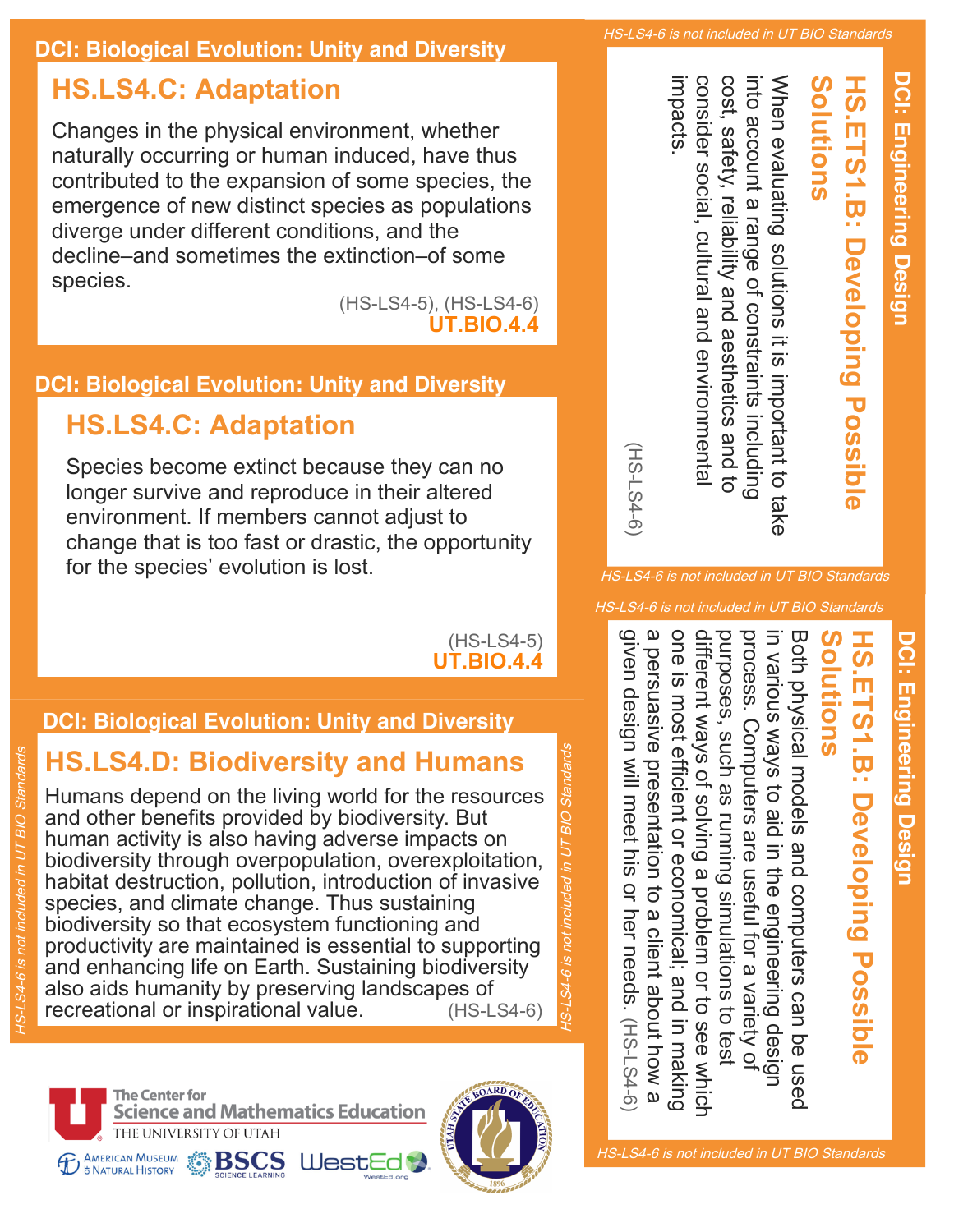#### **Performance Expectation**

**UT.BIO.4.1 Obtain, evaluate, and communicate information to identify the patterns in the evidence that support biological evolution. Examples of evidence could include DNA sequences, amino acid sequences, anatomical structures, the fossil record, or order of appearance of structures during embryological development.** 

For Clarification Statements and Assessment<br>Boundaries, please see NGSS. HS-LS4-1 Boundaries, please see NGSS.

#### **Performance Expectation**

HS-LS4-2 is not included in UT BIO Standards

1S-LS4-2 is not included in UT

**BIO Standards** 

**HSLS42: Construct an explanation based on evidence that the process of evolution primarily results from four factors:(1) the potential for a species to increase in number, (2) the heritable genetic variation of individuals in a species due to mutation and sexual reproduction, (3) competition for limited resources, and (4) the proliferation of those organisms that are better able to survive and reproduce in the environment.**

**Clarification Statement:** Emphasis is on using evidence to explain the influence each of the four factors has on number of organisms, behaviors, morphology, or physiology in terms of ability to compete for limited resources and subsequent survival of individuals and adaptation of species. Examples of evidence could include mathematical models such as simple distribution graphs and proportional reasoning. **Assessment Boundary:** Assessment does not include other mechanisms of evolution, such as genetic drift, gene flow through migration, and co-evolution.

#### **Performance Expectation**

**UT.BIO.4.3 Analyze and interpret data to identify patterns that explain the claim that organisms with an advantageous heritable trait tend to increase in proportion to organisms lacking this trait. Emphasize analyzing shifts in the numerical distribution of traits and using these shifts as evidence to support explanations.** 

For Clarification Statements and Assessment Boundaries, please see NGSS. **HS-LS4-3**









For Clarification Statements and Assessment For Clarification Statements and Assessment **on food herbicides, or the effect of changes in climate sources and pollinators. Examples of solutions, and determine an optimal solution. real-world problems could include bacterial resistance to drugs, plant resistance to Define natural selection and adaptation of populations. the problem, identify criteria and constraints, analyze available data on proposed**  on food sources and pollinators herbicides, or the effect of changes in climate constraints, analyze available data on proposed **best solve a real-world problem UT.BIO.4.5 Evaluate design solutions that can caused by**  pacterial resistance to drugs, plant resistance Examples of real-world problems could include Define the problem, identify criteria and iolutions, and determine an optimal solution. latural selection and adaptation of populations est solve a real-world problem caused b **BIO.4.5** Evaluate design solutions that can อี

# HS-LS4-2 is not included in UT BIO StandardsHS-LS4-2 is not included in UT BIO Standards

**HS-LS4-4**

**HS-LS4-4** 

Boundaries, please see NGSS.

Boundaries, please see NGSS

Boundaries, please see NGSS.

Boundaries, please see NGSS

# **Performance Expectation** Expectation

and/or the extinction of other species. Emphasize species, the emergence of new species over time For Clarification Statements and Assessment could include deforestation, application o Examples of changes in environmental conditions distribution or disappearance of traits in a species and the rate of change to the environment affect the cause and effect relationships for how changes changes in environmental conditions may cause For Clarification Statements and Assessment **fertilizers, drought, or flood. could include deforestation, application of Examples of changes in environmental conditions distribution or disappearance of traits in a species. and the rate of change to the environment affect the cause and effect relationships for how changes and/or the extinction of other species. Emphasize species, the emergence of new species over time, increases in the number of individuals of some changes in environmental conditions may cause UT.BIO.4.4 Engage in argument from evidence that**  fertilizers, drought, or flood. increases in the number of individuals of some UT.BIO.4.4 Engage in argument from evidence that

**HS-LS4-5**

HS-LS4-5

Performance

**Performance Expectation**

Expectation

Performance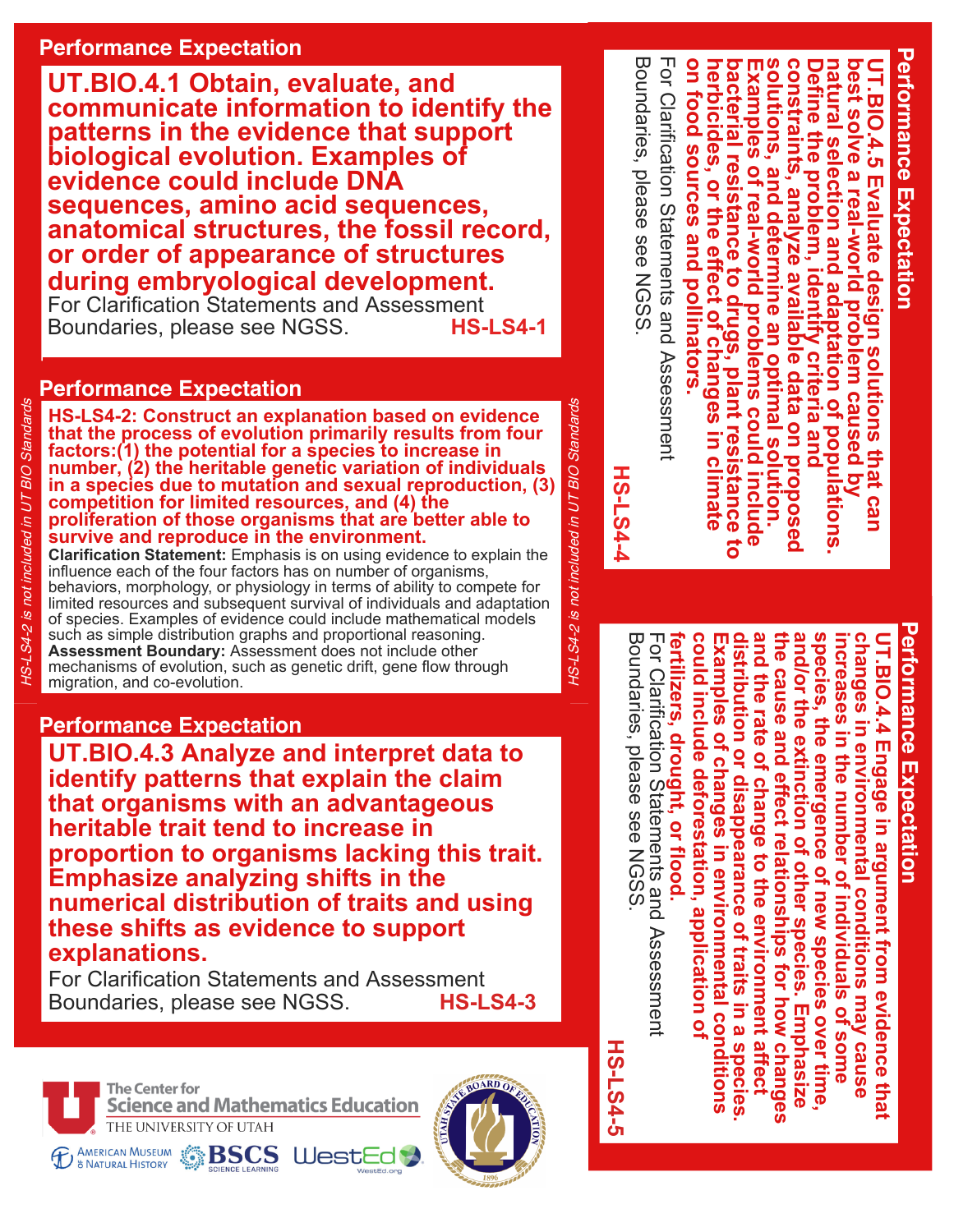#### **Science and Engineering Practices**

#### **Analyzing and Interpreting Data**

Analyzing data in 9–12 builds on K–8 experiences and progresses to introducing more detailed statistical analysis, the comparison of data sets for consistency, and the use of models to generate and analyze data. Apply concepts of statistics and probability (including determining function fits to data, slope, intercept, and correlation coefficient for linear fits) to scientific and engineering questions and problems, using digital tools when feasible. (HSLS43) **UT.BIO.4.3**

#### **Science and Engineering Practices**

#### **Using Mathematics and Computational Thinking**

Mathematical and computational thinking in 9–12 builds on K–8 experiences and progresses to using algebraic thinking and analysis, a range of linear and nonlinear functions including trigonometric functions, exponentials and logarithms, and computational tools for statistical analysis to analyze, represent, and model data. Simple computational simulations are created and used based on mathematical models of basic assumptions. Create or revise a simulation of a phenomenon, designed device, process, or system. (HS-LS4-6)

#### **Science and Engineering Practices Constructing Explanations and Designing Solutions**

Constructing explanations and designing solutions in 9–12 builds on K–8 experiences and progresses to explanations and designs that are supported by multiple and independent student-generated sources of evidence consistent with scientific ideas, principles, and theories. Construct an explanation based on valid and reliable evidence obtained from a variety of sources (including students' own investigations, models, theories, simulations, peer review) and the assumption that theories and laws that describe the natural world operate today as they did in the past and will continue to do so in the future. (HSLS42), (HSLS44) **UT.BIO.4.5**









Evaluate the evidence behind currently accepted<br>explanations or solutions to determine the merits scientific or historical episodes in science appropriate and sufficient evidence and scientific or world(s). Arguments may also come from current world(s). Arguments may also come from current explanations about the natural and designed explanations about the natural reasoning to defend and critique claims and appropriate and sufficient evidence and scientific on K–8 experiences and Evaluate the evidence behind currently accepted on K-8 experiences and progresses Engaging in argument from evidence in 9–12 build Engaging in argument from evidence in 9–12 builds casoning to historical episodes in science. defend and critique claims and solutions to determine the merits of progresses to using and designed to using scientific

explanations or

arguments.

arguments

(HSLS45)

**UT.BIO.4.4**

 $\overline{O}$ 

(HS-LS4-5) UT.BIO.4.4

HS-LS4-6 is not included in UT BIO Standards

S-LS4-6 is not included in UT BIO Standards

Science and Engineering Practices **Science and Engineering Practices**

### **Obtaining, Evaluating, and Dbtaining,** Evaluating, and Information **Information**

or the process of development and the design and scientific information (e.g., about phenomena and/ progresses to evaluating the validity and reliability<br>of the claims, methods, and designs. Communicate Obtaining, evaluating, and communicating<br>information in 9–12 builds on K–8 experiences and textually, and mathematically). multiple formats (including orally, performance of a proposed process or system) in performance of a scientific information (e.g., about phenomena and/ progresses to evaluating the validity and reliability information in 9–12 builds on K–8 Obtaining, evaluating, and communicating **Communicating** textually, and mathematically, multiple formats (including orally, graphically **Communicating** the process of development and the design and claims, methods, and designs. proposed process or system) in graphically, experiences and Communicate

(HS-LS4-1) UT.BIO.4.1 (HSLS41)

**UT.BIO.4.1**

HS-LS4-6 is not included in UT BIO Standards

HS-LS4-6 is not included in UT BIO Standards

**Engaging in Argument from Evidence**

Engaging in Argument from Evidence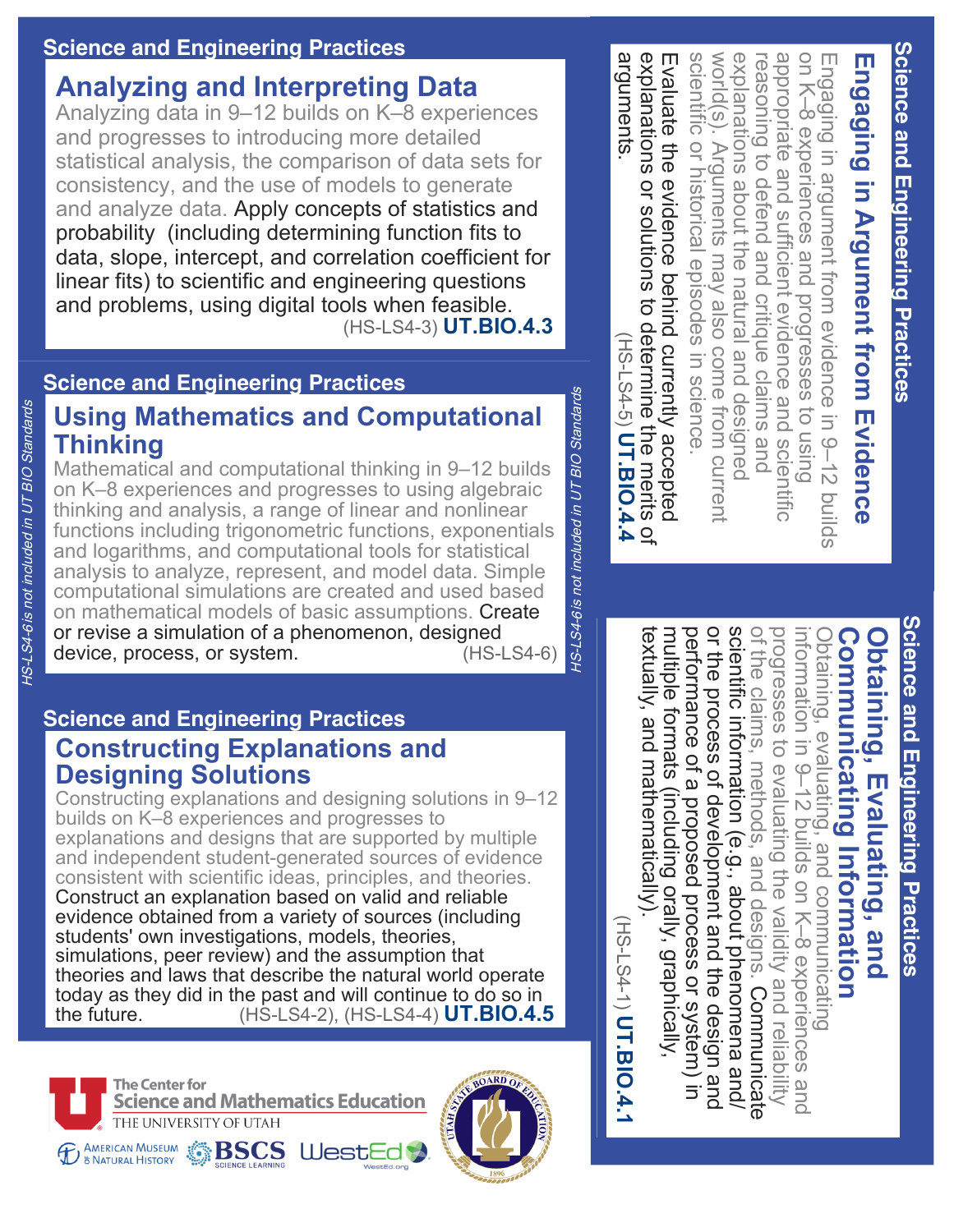#### **DCI: Biological Evolution: Unity and Diversity**

#### **HS.LS4.C: Adaptation**

Natural selection leads to adaptation, that is, to a population dominated by organisms that are anatomically, behaviorally, and physiologically well suited to survive and reproduce in a specific environment. That is, the differential survival and reproduction of organisms in a population that have an advantageous heritable trait leads to an increase in the proportion of individuals in future generations that have the trait and to a decrease in the proportion of individuals that do not.

(HSLS43), (HSLS44) **UT.BIO.4.3, UT.BIO.4.5**

**DCI: From Molecules to Organisms: Structures and Processes**

#### **HS.LS1.A: Structure and Function**

All cells contain genetic information in the form of DNA molecules. Genes are regions in the DNA that contain the instructions that code for the formation of proteins.

> $(HS-LS3-1)$ **UT.BIO.3.2**

#### **DCI: Heredity: Inheritance and Variation of Tr**

#### **HS.LS3.A: Inheritance of Traits**

Each chromosome consists of a single very long DNA molecule, and each gene on the chromosome is a particular segment of that DNA. The instructions for forming species' characteristics are carried in DNA. All cells in an organism have the same genetic content, but the genes used (expressed) by the cell may be regulated in different ways. Not all DNA codes for a protein; some segments of DNA are involved in regulatory or structural functions, and some have no as-yet known function. (HS-LS3-1) **UT.BIO.3.2** 

**The Center for Science and Mathematics Education** THE UNIVERSITY OF UTAH







(HS-LS4-2), (HS-LS4-4), (HS-LS4-5), (HS-LS4-6 (HSLS42), (HSLS44), (HSLS45), (HSLS46) **UT.BIO.4.5, UT.BIO.4.4** UT.BIO.4.5, UT.BIO.4.4

#### **Patterns Patterns**

provide evidence for causality in explanations of the scales at which a system is studied and can the scales at which a phenomena. provide evidence for causality in Different patterns may be observed at each Different patterns may be observed at each of system is studied and can explanations of  $\overline{Q}$ 

phenomena

**UT.BIO.4.1, UT.BIO.4.3** (HSLS41), (HSLS43)

, UT.BIO.4.3  $(15 - 154 - 3)$ 

UT.BIO.4.1  $(1-5S-1-SH)$  **Crosscutting Concepts Crosscutting Concepts** 

**Cause and Effect**

**Cause and Effect** 

between cause and

about specific causes and effects.

about specific causes and effects

Empirical evidence is required to differentiate

correlation and make claims

between cause and correlation and make claims Empirical evidence is required to differentiate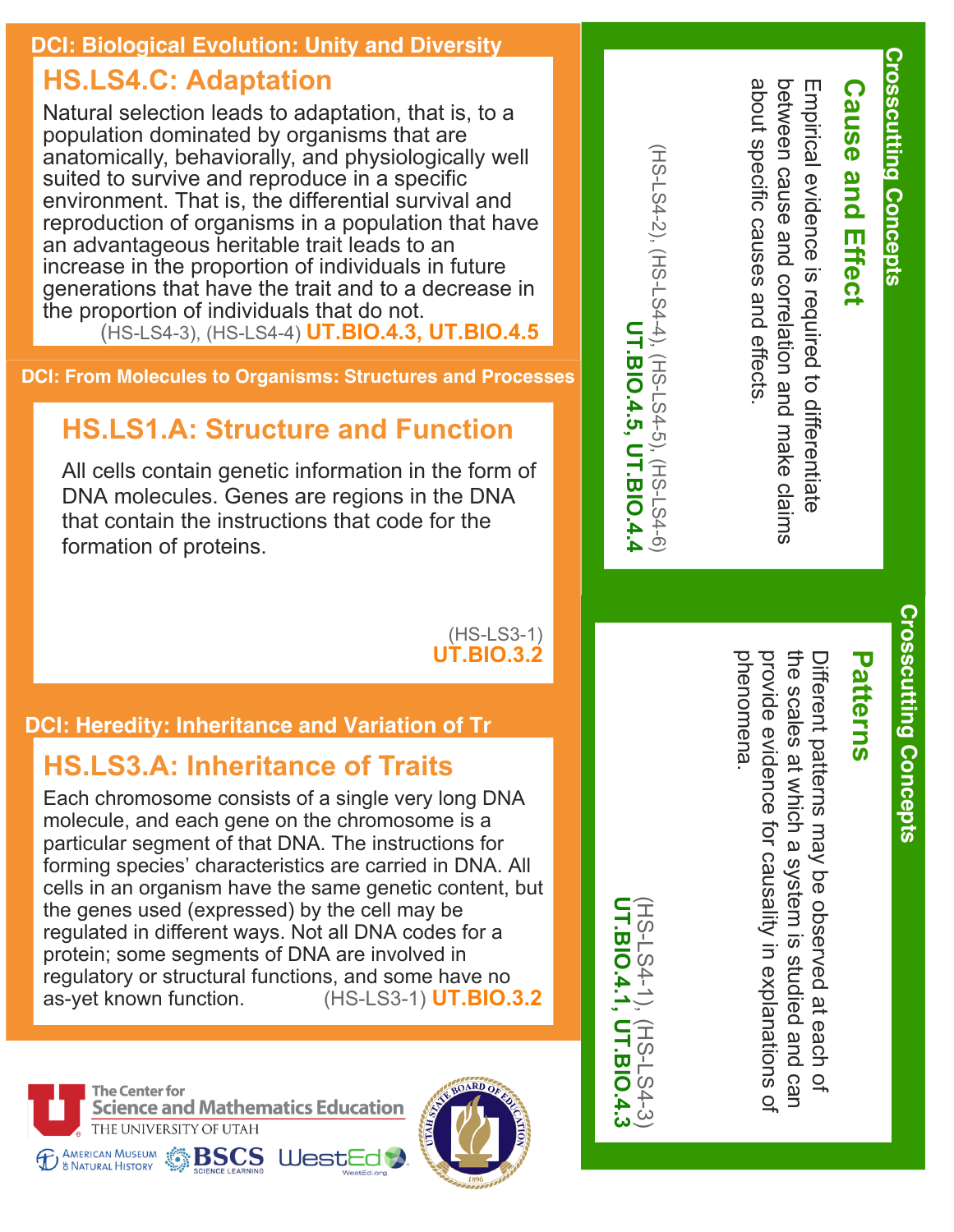#### **Reading in Science RST.11-12.8 - Integration of Knowledge and Ideas**

Evaluate the hypotheses, data, analysis, and conclusions in a science or technical text, verifying the data when possible and corroborating or challenging conclusions with other sources of information.

(HSLS45) **UT.BIO.4.4**

#### **Common Core State Standards for ELA/Literacy**

#### **Speaking & Listening SL.1112.4 Presentation of Knowledge and Ideas**

Present information, findings, and supporting evidence, conveying a clear and distinct perspective, such that listeners can follow the line of reasoning, alternative or opposing perspectives are addressed, and the organization, development, substance, and style are appropriate to purpose, audience, and a range of formal and informal tasks. (HSLS41), (HSLS42) **UT.BIO.4.1**

#### **Common Core State Standards for ELA/Literacy**

#### **Writing in Science WHST.1112.7 Research to Build and Present Knowledge**

Conduct short as well as more sustained research projects to answer a question (including a selfgenerated question) or solve a problem; narrow or broaden the inquiry when appropriate; synthesize multiple sources on the subject, demonstrating understanding of the subject under investigation.

 $(HS-LS4-6)$ 

**The Center for Science and Mathematics Education** THE UNIVERSITY OF UTAH



HS-LS4-6 is not included in UT BIO Standards

1S-LS4-6 is not included in UT BIO Standards





#### gaps or inconsistencies in the account. of science and technical texts, attending gaps or inconsistencies in the account. important distinctions the author makes of science and Cite specific textual evidence to support analysis Cite specific textual evidence to support analysis important distinctions the author makes and to any **Details** technical texts, attending to  $\overline{c}$ and to any

(HS-LS4-1), (HS-LS4-2), (HSLS41), (HSLS42), (HSLS43), (HSLS44) **UT.BIO.4.1, UT.BIO.4.3, UT.BIO.4.5** UT.BIO.4.1,  $\overline{\mathsf{L}}$ **BIO.4.3** (HS-LS4-3), (HS-LS4-4 **UT.BIO.4.5** 

> **Performance Expectation** erformance Expectation

**Common Core State Standards for ELA/Literacy**

Common Core State Standards for ELA/Literac

**RST.1112.1 Key Ideas and** 

- Key Ideas and

**RST.11-12.1** 

**Reading in Science**

**Reading in Science** 

#### **biodiversity.\* mitigate adverse impacts of human activity on to test a solution to HSLS46: DOIVe**  $\overline{\mathbf{S}}$ <u>၈</u> **Create Create or revise a simulation**  lution to unan o<br>R **SCTIV Hinita** revise date  $\overline{9}$ മ advel **Simulation GSJ**

**Assessment Boundary:**  variation of organisms for multiple species solutions for a proposed problem related Assessment Boundary: none variation of organisms for multiple species. threatened or endangered species, or to genetic threatened or endangered species, or to solutions for a **Clarification Statement:**  Iarification Statement: Emphasis is proposed problem related to Emphasis is on designing on designing  $\overline{c}$ 

HS-LS4-6 not included in UT BIO Standards

content with engineering through a practice or disciplinary code idea *code idea. content with* \*This performance expectation integrates traditional science *\*This performance expectation integrates traditional science engineering through a practice or disciplinary*

HS-LS4-6 is not included in UT BIO Standards

1S-LS4-6 is not included in UT BIO Standards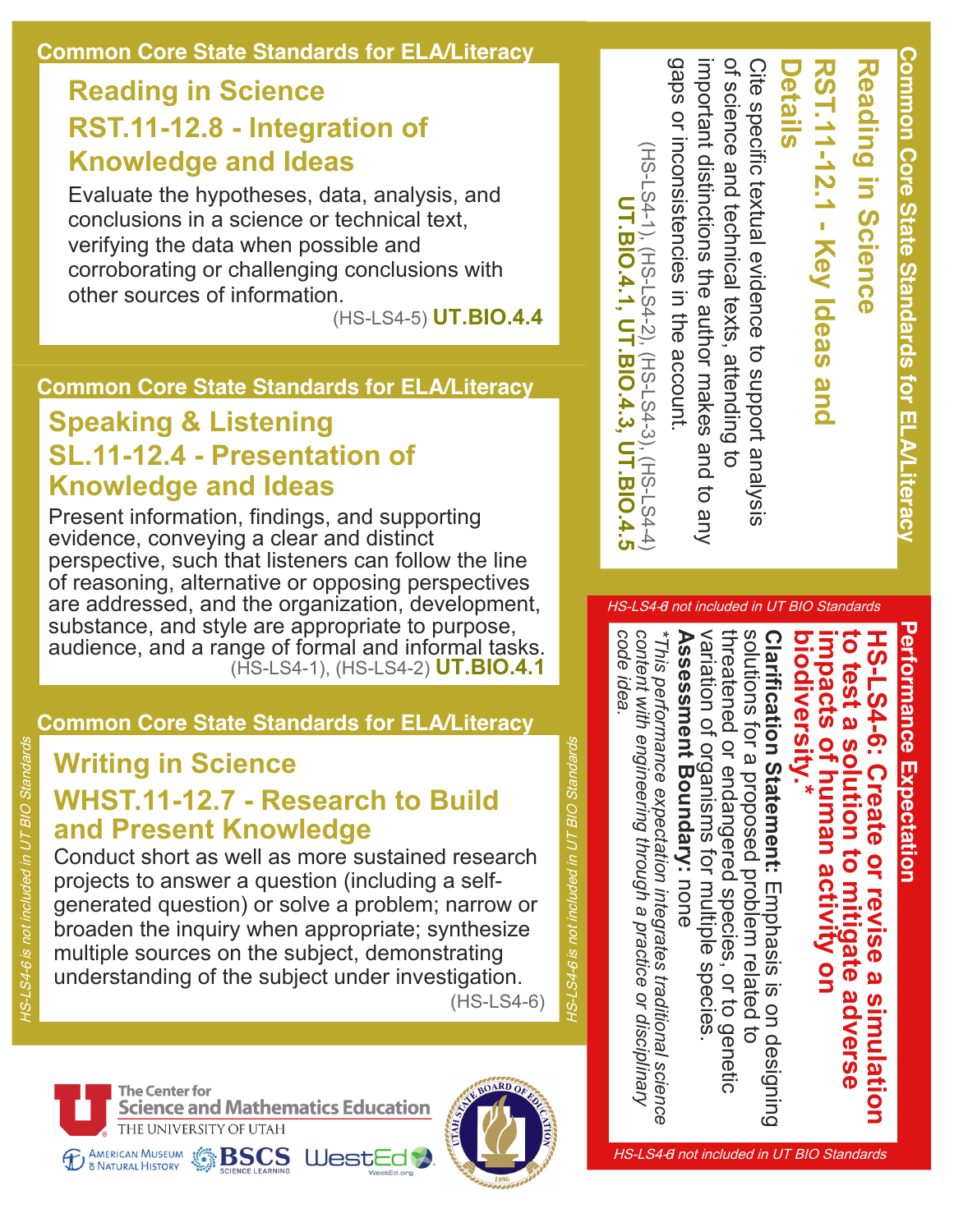#### **Common Core State Standards for ELA/Literacy**

#### **Writing in Science**

#### WHST.11-12.9 - Research to Build **and Present Knowledge**

Draw evidence from informational texts to support analysis, reflection, and research.

(HS-LS4-1), (HS-LS4-2), (HS-LS4-3), (HS-LS4-4), (HS-LS4-5) **UT.BIO.4.1, UT.BIO.4.3, UT.BIO.4.5, UT.BIO.4.4**

**Common Core State Standards for ELA/Literacy**

#### **Writing in Science**

#### WHST.9-12.2 - Text Types and **Purposes**

Write informative/explanatory texts, including the narration of historical events, scientific procedures/ experiments, or technical processes.

> (HSLS41), (HSLS42), (HSLS43), (HSLS44) **UT.BIO.4.1, UT.BIO.4.3, UT.BIO.4.5**

#### **Common Core State Standards for ELA/Literacy**

#### **Writing in Science**

#### WHST.9-12.5 - Production and **Distribution of Writing**

Develop and strengthen writing as needed by planning, revising, editing, rewriting, or trying a new approach, focusing on addressing what is most significant for a specific purpose and audience.

 $(HS-LS4-6)$ 

HS-LS4-6 is not included in UT BIO Standards

S-LS4-8s not included in UT BIO Standards





HS-LS4-6 is not included in UT BIO Standards

HS-LS4-6 is not included in UT BIO Standards





symbols involved. Quantitative reasoning entails habits of creating a<br>coherent representation of the problem at hand; considering the units operations and objects. (HS-LS4-1), (HS-LSoperations and objects. (HS-LS4-1), (HS-LS4-2), (HS-LS4-3), (HScompute them; and knowing and flexibly using different properties of compute them; and knowing and flexibly using different coherent representation of the problem at hand; symbols involved. Quantitative reasoning the manipulation process in order ability to decontextualize—to abstract a given situation and represent  $-54-4$ ), (HS-LS4-5) UT.BIO.4.1, UT.BIO.4.3, LS4-4), (HS-LS4-5) involved; attending to the meaning of quantities, not just how to involved; attending to the meaning of quantities, not the manipulation process in order to probe into the referents for the referents-and the ability to contextualize, to pause as needed during referents—and the ability to have a life of their own, without necessarily attending to their have a life of their own, it symbolically and manipulate the representing symbols as if they it symbolically relationships in problem situations. They bring two complementary<br>abilities to bear on problems involving quantitative relationships: the relationships in problem situations. They bring two complementary Mathematically proficient students make sense of quantities and the Mathematically MP.2 - Reason abstractly and quantitatively **MP.2 Reason abstractly and quantitatively** Mathematical Practices **Mathematical Practices** to bear on problems involving quantitative relationships: the decontextualize—to abstract a given situation and represent and manipulate the representing symbols as if they proficient students make sense of quantities and their **UT.BIO.4.1, UT.BIO.4.3, UT.BIO.4.5, UT.BIO.4.4** without necessarily attending to their contextualize, to pause as needed during to probe into the referents for the entails habits of creating a **UT.BIO.4.5, UT.BIO.4.4** considering the units **C-+S-1-SH)** just how to properties of  $\widehat{\exists}$ 

#### HS-LS4-2 is not included in UT BIO Standards.

**Mathematical Practices** lathematical Practices

### **MP.4 Model**  P.4 - Model with mathematics **with mathematics**

practical situation and map their relationships using such tools as<br>diagrams, two-way tables, graphs, flowcharts and formulas. They simplify a complicated situation, realizing that these may need another. Mathematically proficient students who can apply what they improving the model if it has not served its purpose They routinely interpret their mathematical results in the context of They routinely interpret their mathematical results in the context of the situation and reflect on whether the results make sense, possibly<br>the situatio analyze those relationships mathematically to draw conclusions revision later. They are able to identify important quantities in a know are comfortable making assumptions and approximations or use a function to describe how one quantity of interest depends or workplace. A student might use geometry to solve a design problem Mathematically proficient students can apply the mathematics they<br>know to solve problems arising in everyday life, society, and the improving the model if it has not served its purpose. the situation and reflect on whether the results make the situation and reflect on whether the results make sense, They routinely interpret their mathematical results in the analyze those relationships mathematically to draw diagrams, twoway tables, graphs, flowcharts and practical situation and map their relationships revision later. They are able to identify simplify a complicated situation, know are comfortable making another. Mathematically or use a function to workplace. A Mathematically proficient students can apply the mathematics they solve problems arising in everyday life, society, and the student might use geometry to solve a design problem describe how one quantity of interest depends on proficient students who can apply what they assumptions and approximations to realizing that these may need important quantities in a using such tools as formulas. They can conclusions. context of (HSLS42)  $\overline{c}$ Can

**Common Core State Standards for Mathematics**

**Common Core State Standards for Mathematics**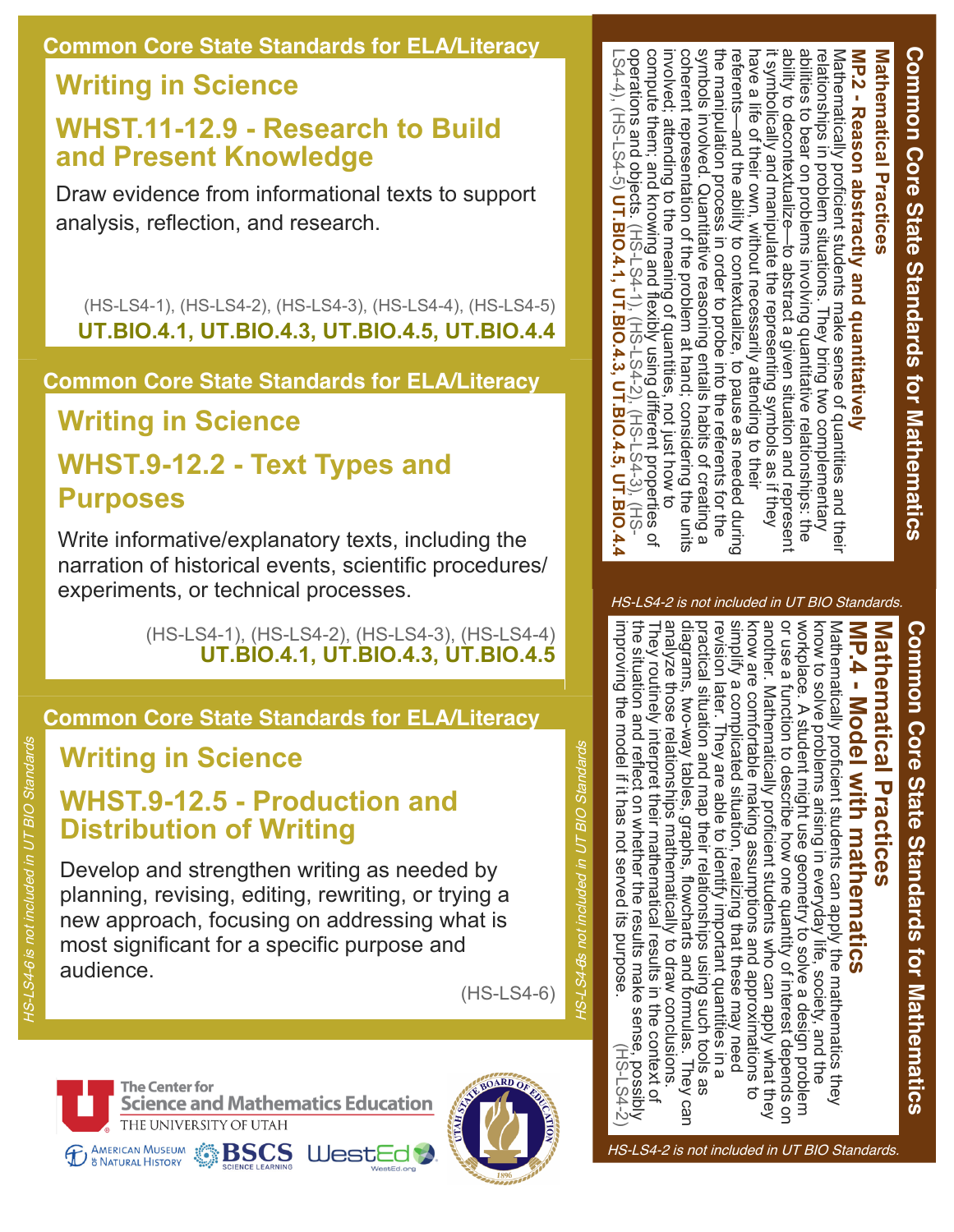#### **Performance Expectation**

**UT.BIO.3.4 Plan and carry out an investigation and use computational thinking to explain the variation and patterns in distribution of the traits expressed in a population. Emphasize the distribution of traits as it relates to both genetic and environmental influences on the expression of those traits. Examples of variation and patterns in distribution of traits could include sickle-cell anemia and malaria, hemoglobin levels in humans at high elevation, or antibiotic resistance.**

For Clarification Statements and Assessment<br>Boundaries, please see NGSS, **HS-LS3-3** Boundaries, please see NGSS.

#### **Performance Expectation**

**UT.BIO.3.2 Use computational thinking and patterns to make predictions about the expression of specific traits that are passed in genes on chromosomes from parents to offspring. Emphasize that various inheritance**  patterns can be predicted by observing the way **genes are expressed. Examples of tools to make predictions could include Punnett squares, pedigrees, or karyotypes. Examples of allele crosses could include dominant/recessive, incomplete dominant, codominant, or sex-linked alleles.**

For Clarification Statements and Assessment<br>Boundaries, please see NGSS. **HS-LS3-1** Boundaries, please see NGSS.

#### **Performance Expectation**

**UT.BIO.3.3 Engage in argument from evidence that inheritable genetic variation is caused during the formation of gametes. Emphasize that genetic variation may be caused by epigenetics, during meiosis from new genetic combinations, or viable mutations.**

For Clarification Statements and Assessment Boundaries, please see NGSS.

**HS-LS3-2**

**The Center for Science and Mathematics Education** THE UNIVERSITY OF UTAH



**SSCS** WestEd<sup>1</sup>



UT.BIO.3.3, **UT.BIO.3.3, UT.BIO.3.4** (HSLS32), (HSLS33) (HS-LS3-2), (HS-LS3-3 UT.BIO.3.4

inherited.

inherited

(HSLS32)

 $(HS-LS3-2)$  UT.BIO.3.3

**UT.BIO.3.3**

**DCI: Heredity: Inheritance and Variation of Traits** DCI: Heredity: Inheritance and Variation of Traits

# HS.LS3.B: Variation of Traits **HS.LS3.B: Variation of Traits**

sometimes swap sections during the process of mutations in genes, and viable mutations are variation. Environmental factors can also cause variation. Environmental factors can also cause Although DNA replication is tightly regulated and Although DNA combinations and thus more genetic variation. combinations and thus more genetic variation. meiosis (cell division), thereby creating new genetic sometimes swap sections In sexual reproduction, chromosomes can mutations in genes, mutations, which are also a source of genetic mutations, which are also a source of genetic remarkably accurate, errors do occur and result in remarkably accurate, errors do meiosis (cell division), thereby creating new In sexual reproduction, chromosomes can replication is tightly regulated and and viable mutations are during the process of occur and result in

# **DCI: Heredity: Inheritance and Variation of Traits** DCI: Heredity: Inheritance and Variation of Traits

**HS.LS3.B:** 

traits, and hence

on both genetic

**Variation of Traits**

raits

.B: Variation of T

Environmental factors also affect expression of

Environmental factors also affect expression of

affect the probability of

traits, and hence affect the probability of

variation and distribution of traits observed depends

variation and distribution of traits observed depends

and environmental factors.

on both genetic and environmental factors

occurrences of traits in a population. Thus the

occurrences of traits in a population. Thus the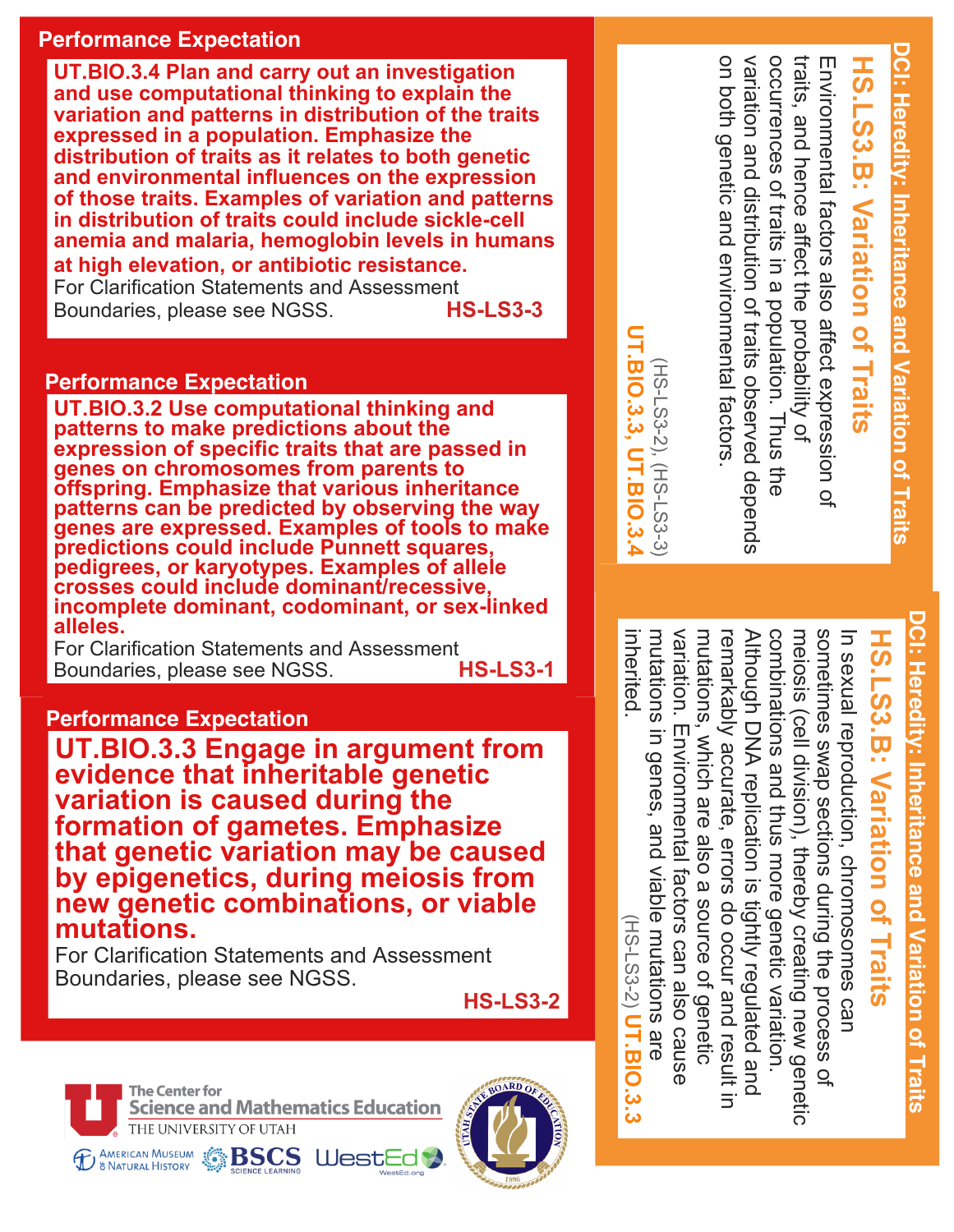#### **Science and Engineering Practices**

#### **Engaging in Argument from Evidence**

Engaging in argument from evidence in 9–12 builds on K–8 experiences and progresses to using appropriate and sufficient evidence and scientific reasoning to defend and critique claims and explanations about the natural and designed world(s). Arguments may also come from current scientific or historical episodes in science. Make and defend a claim based on evidence about the natural world that reflects scientific knowledge, and student-generated evidence. (HSLS32) **UT.BIO.3.3**

#### **Science and Engineering Practices**

#### **Asking Questions and Defining Problems**

Asking questions and defining problems in 9–12 builds on grades K–8 experiences and progresses to formulating, refining, and evaluating empirically testable questions and design problems using models and simulations. Ask questions that arise from examining models or a theory to clarify relationships.

#### (HSLS31) **UT.BIO.3.2**

#### **Science and Engineering Practices**

#### **Analyzing and Interpreting Data**

Analyzing data in 9–12 builds on K–8 experiences and progresses to introducing more detailed statistical analysis, the comparison of data sets for consistency, and the use of models to generate and analyze data. Apply concepts of statistics and probability (including determining function fits to data, slope, intercept, and correlation coefficient for linear fits) to scientific and engineering questions and problems, using digital tools when feasible. (HSLS3-3) **UT.BIO.3.4**

**The Center for Science and Mathematics Education** THE UNIVERSITY OF UTAH







#### UT.BIO.3.2, UT.BIO.3.3 **UT.BIO.3.2, UT.BIO.3.3** (HSLS31), (HSLS32) (HS-LS3-1), (HS-LS3-2

(HSLS33) **UT.BIO.3.4**

UT.BIO.3.4  $(112 - 23 - 3)$ 

### **Crosscutting Concepts Crosscutting Concepts**

**Cause and Effect** 

between cause and

about specific causes and effects.

about specific causes and effects.

Empirical evidence is required to differentiate

correlation and make claims

between cause and correlation and make claims Empirical evidence is required to differentiate

# **Cause and Effect**

**Crosscutting Concepts**

**Crosscutting Concepts** 

Scale, Proportion, and Quantity **Scale, Proportion, and Quantity**

data and predict the effect of a change in one exponential growth) exponential growth). variable on another (e.g., linear growth vs variable on another (e.g., linear growth vs. data and predict the Algebraic thinking is used to examine scientific Algebraic thinking is used to examine scientific effect of a change in one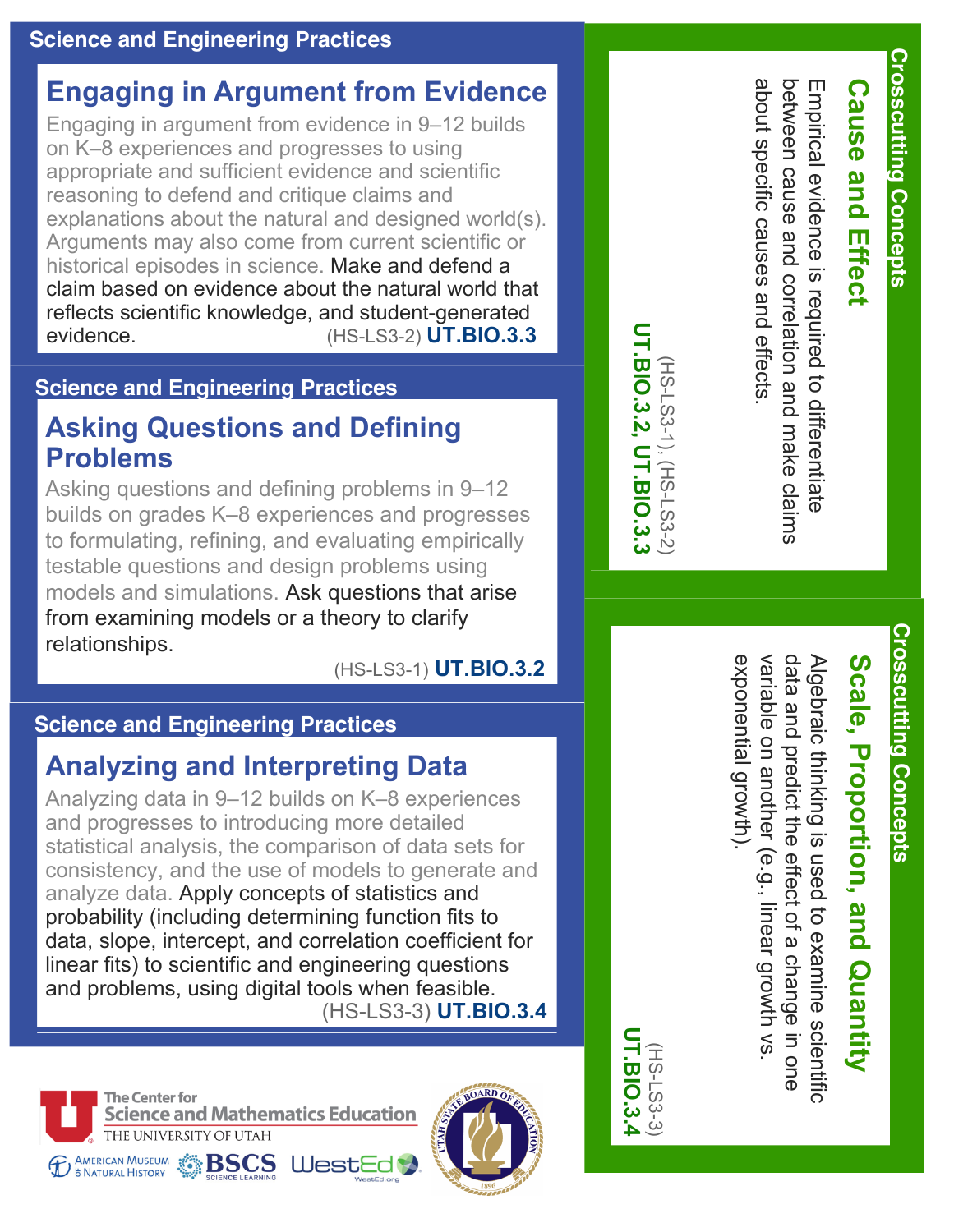#### **DCI: Energy**

#### **HS.PS3.D: Energy in Chemical Processes and Everyday Life**

The main way that solar energy is captured and stored on Earth is through the complex chemical process known as photosynthesis.

> (HS-LS2-5) **UT.BIO.1.3**

#### **DCI: Ecosystems: Interactions, Energy, and Dynamics**

#### **HS.LS2.A: Interdependent Relationships in Ecosystems**

Ecosystems have carrying capacities, which are limits to the numbers of organisms and populations they can support. These limits result from such factors as the availability of living and nonliving resources and from such challenges such as predation, competition, and disease. Organisms would have the capacity to produce populations of great size were it not for the fact that environments and resources are finite. This fundamental tension affects the abundance (number of individuals) of species in any given ecosystem.

(HSLS21), (HSLS22) **UT.BIO.1.1**

#### **DCI: Ecosystems: Interactions, Energy, and Dynamics**

#### **HS.LS2.B: Cycles of Matter and Energy Transfer in Ecosystems**

Photosynthesis and cellular respiration (including anaerobic processes) provide most of the energy for life processes.

> (HSLS23) **UT.BIO.1.2**





**West** 



essential to supporting and enhancing life on Earth.<br>Sustaining biodiversity also aids humanity by preserving ecosystem functioning and productivity are maintained is and climate change. Thus sustaining biodiversity so that destruction, pollution, introduction of invasive species activity is also having adverse impacts on biodiversity and other benefits provided by biodiversity. But human through overpopulation, landscapes of recreational or inspirational value landscapes of essential to supporting and enhancing life on Earth. ecosystem functioning and productivity are maintained is and climate change. Thus sustaining biodiversity destruction, pollution, introduction of through overpopulation, overexploitation, habitat activity is also having and other Humans depend on the living world for the resources Humans depend on the living world for the resources **HS.LS4.D:**  benefits provided by biodiversity. But human biodiversity also aids humanity by preserving **Signal Humans**<br> **Signal Humans** recreational or inspirational value. **Biodiversity and Humans** adverse impacts on biodiversity overexploitation, habitat (HS-LS2-7) UT.BIO.1.5 (HSLS27) invasive species, **UT.BIO.1.5**

# **DCI: Engineering Design DCI: Engineering Des**

**DCI: Biological Evolution: Unity and Diversity**

DCI: Biological Evolution: Unity and Diversity

### **Solutions HS.ETS1.B: Developing Possible**  HS.ETS1.B: Developing Possible **SUQUIDIS**

consider social, cultural and environmental cost, safety, reliability and aesthetics and to cost, safety, reliability and aesthetics and to When evaluating solutions it is important to take impacts. consider social, cultural and environmenta into account a range of constraints including into account a range When evaluating solutions it is important to take of constraints including

UT.BIO.1.5 **UT.BIO.1.5** $L$ -7S $-1$ -SH) (HSLS27)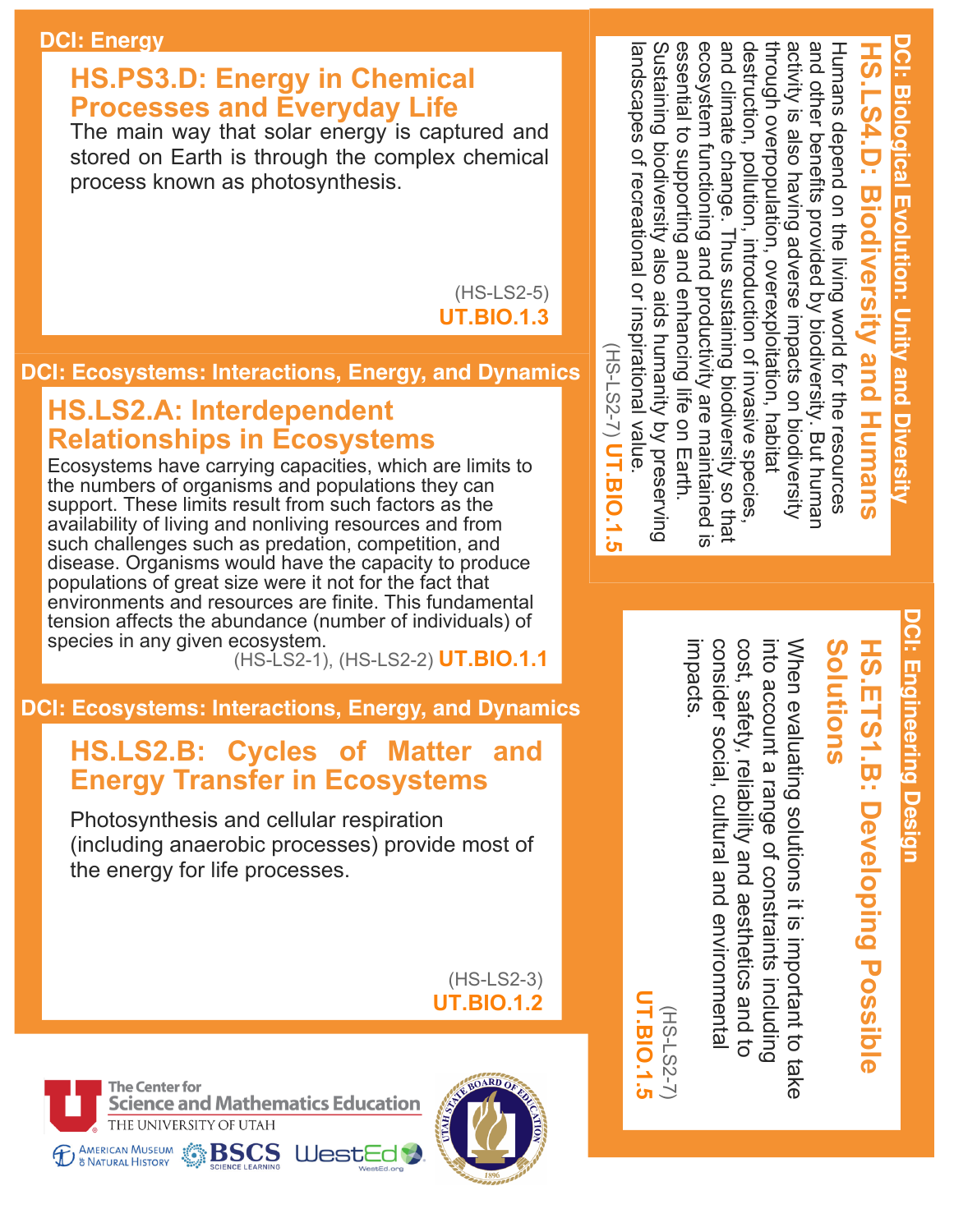#### **DCI: Ecosystems: Interactions, Energy, and Dynamics**

#### **HS.LS2.B: Cycles of Matter and Energy Transfer in Ecosystems**

Plants or algae form the lowest level of the food web. At each link upward in a food web, only a small fraction of the matter consumed at the lower level is transferred upward, to produce growth and release energy in cellular respiration at the higher level. Given this inefficiency, there are generally fewer organisms at higher levels of a food web. Some matter reacts to release energy for life functions, some matter is stored in newly made structures, and much is discarded. The chemical elements that make up the molecules of organisms pass through food webs and into and out of the atmosphere and soil, and they are combined and recombined in different ways. At each link in an ecosystem, matter and energy are conserved. (HS-LS2-4)

**DCI: Ecosystems: Interactions, Energy, and Dynamics**

#### **HS.LS2.B: Cycles of Matter and Energy Transfer in Ecosystems**

Photosynthesis and cellular respiration are important components of the carbon cycle, in which carbon is exchanged among the biosphere, atmosphere, oceans, and geosphere through chemical, physical, geological, and biological processes.

(HSLS25) **UT.BIO.1.3**

#### **DCI: Ecosystems: Interactions, Energy, and Dynamics**

#### **HS.LS2.C: Ecosystem Dynamics, Functioning, and Resilience**

A complex set of interactions within an ecosystem can keep its numbers and types of organisms relatively constant over long periods of time under stable conditions. If a modest biological or physical disturbance to an ecosystem occurs, it may return to its more or less original status (i.e., the ecosystem is resilient), as opposed to becoming a very different ecosystem. Extreme fluctuations in conditions or the size of any population, however, can challenge the functioning of ecosystems in terms of resources and habitat availability. (HS-LS2-2), (HS-LS2-6) **UT.BIO.1.4** 





HS-LS2-4 is not included in UT BIO standards.

HS-LS2-4 is not included in UT BIO standards





**UT.BIO.4.2** UT.BIO.4.2 (HSLS28)  $(S-2S-3-8)$ 



HS-LS2-4 is not included in UT BIO standards.

 $.52-4.$ 

included in

UT BIO



### **Functioning, HS.LS2.C: Ecosystem Dynamics,**  unctioning, and Resilience **Ecosystem Dynamics and Resilience**

**Group**

**Behavior**

**Benavio** 

membership can increase the

membership can increase the chances of surviva

for individuals and their genetic relatives.

for individuals and their genetic relatives

chances of survival

Group behavior has evolved because

Group behavior has evolved because

the survival of some species the survival of some species. change—can disrupt an ecosystem and threaten change—can disrupt invasive species, overexploitation, and climate invasive species, overexploitation, and climate habitat destruction, pollution, introduction of habitat destruction, pollution, introduction of human activity) in the environment—including human activity) in the Moreover, anthropogenic changes (induced by Moreover, anthropogenic changes (induced by an ecosystem and threaten environment—including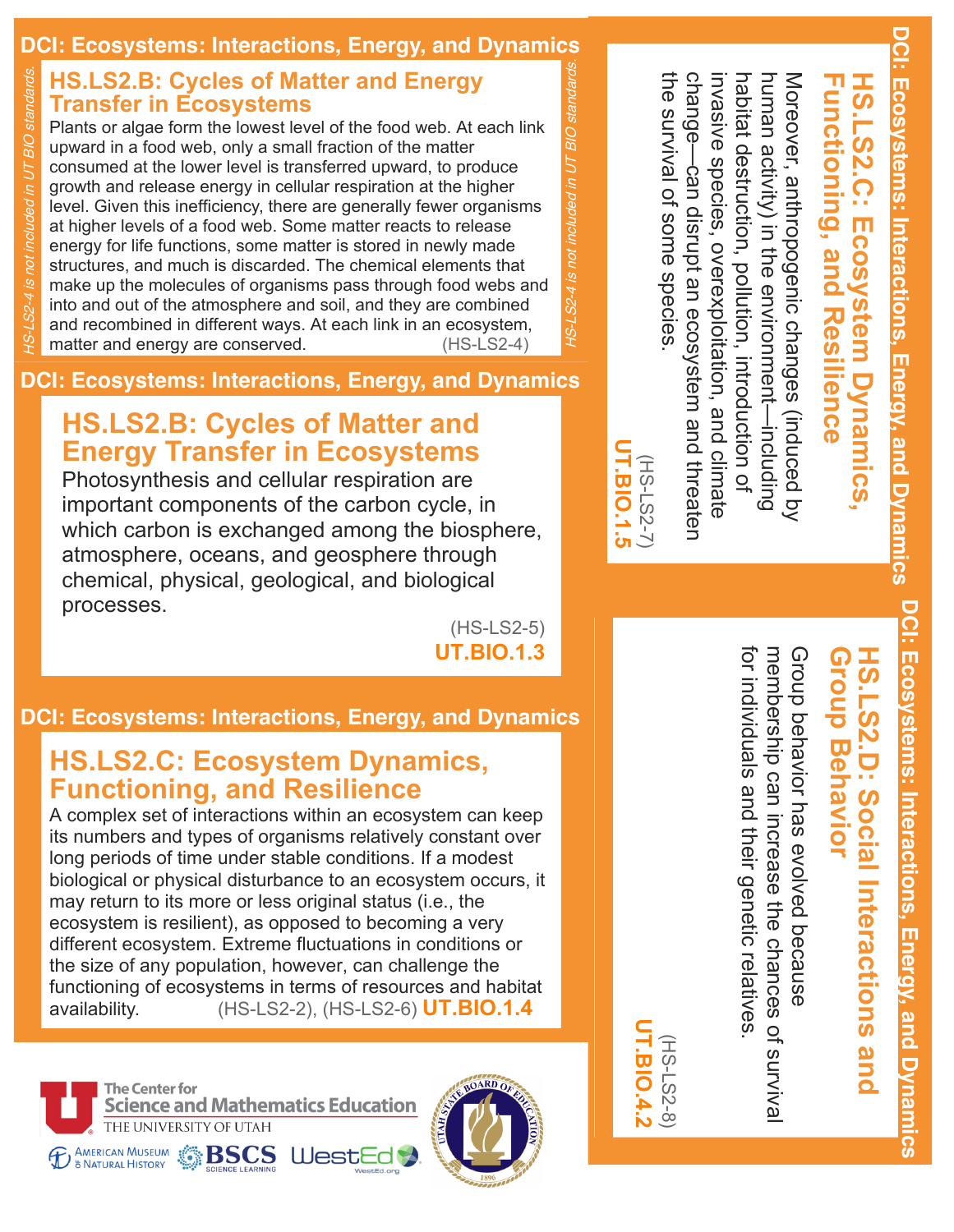#### **Performance Expectation**

#### **HSLS22: Use mathematical representations to support and revise explanations based on evidence about factors affecting biodiversity and populations in ecosystems of different scales.**

IS-LS2-2 is not included in UT BIO standards. **Clarification Statement:** Examples of mathematical representations include finding the average, determining trends, and using graphical comparisons of multiple sets of data. **Assessment Boundary:** Assessment is limited to provided data.

#### **Performance Expectation**

**UT.BIO.1.2 Develop and use a model to explain cycling of matter and flow of energy among organisms in an ecosystem. Emphasize the movement of matter and energy through the different living organisms in an ecosystem. Examples of models could include food chains, food webs, energy pyramids or pyramids of biomass.**

For Clarification Statements and Assessment<br>Boundaries, please see NGSS. **HS-LS2-3** Boundaries, please see NGSS.

#### **Performance Expectation**

#### **HSLS24: Use mathematical representations to support claims for the cycling of matter and flow of energy among organisms in an ecosystem.**

**Clarification Statement:** Emphasis is on using a mathematical model of stored energy in biomass to describe the transfer of energy from one trophic level to another and that matter and energy are conserved as matter cycles and energy flows through ecosystems. Emphasis is on atoms and molecules such as carbon, oxygen, hydrogen and nitrogen being conserved as they move through an ecosystem. **Assessment Boundary:** Assessment is limited to proportional reasoning to describe the cycling of matter and flow of energy.

**The Center for Science and Mathematics Education** THE UNIVERSITY OF UTAH



HS-LS2-4 is not included in UT BIO standards.

IS-LS2-4 is not included in UT BIO standards.





HS-LS2-4 is not included in UT BIO standards.

HS-LS2-4 is not included in UT BIO standards.

**Performance Expectation** Boundaries, please see For Clarification Statements and Assessment **an ecosystem's biodiversity.**  and change of a population. **and change of a population. abiotic factors can affect the stability**  abiotic factors Boundaries, please see NGSS. For Clarification Statements and Assessment **populations' carrying capacities and Emphasize stability and change in data to determine how biotic and investigation to analyze and interpret UT.BIO.1.1 Plan and carry out an**  erformance Expectation populations lata to determine how biotic nvestigation to analyze and interp mphasize stability and change ecosystem's '.BIO.1.1 Plan and carry **Carrying capacities** can affect the **NGSS** iodiversity  **HS-LS2-1** out an sndd **Stabili HS-LS2**and

# **Performance Expectation Performance Expectatior**

**those organisms that are better able to survive for limited resources, and the proliferation of variation of individuals in a species due to evidence that natural selection is a primary cause**  Boundaries, Boundaries, please see NGSS. For Clarification Statements and Assessment For Clarification Statements and Assessment and reproduce in the environment **and reproduce in the environment. mutation and sexual reproduction, competition increase in number, the heritable genetic primarily caused by the potential for a species to of evolution. Emphasize that natural selection is**  evidence **UT.BIO.4.2 Construct an explanation based on**  those organisms that mutation and sexual reproduction, variation of individuals in a species due to for limited resources ncrease rimarily caused by the potential for a species T.BIO.4.2 evolution. Emphasize in number, the heritable genetic that natural selection is Construct an explanation based please see are better able to survive and the proliferation of **NGSS** that natural a primary competitio I selection is **HS-LS2-8 HS-LS2-8**  $\frac{1}{2}$ caus  $\vec{a}$ 

HS-LS2-2 is not included in UT BIO standards.

HS-LS2-2 is not included in UT BIO standards. HS-LS2-2 is not included in UT BIO standards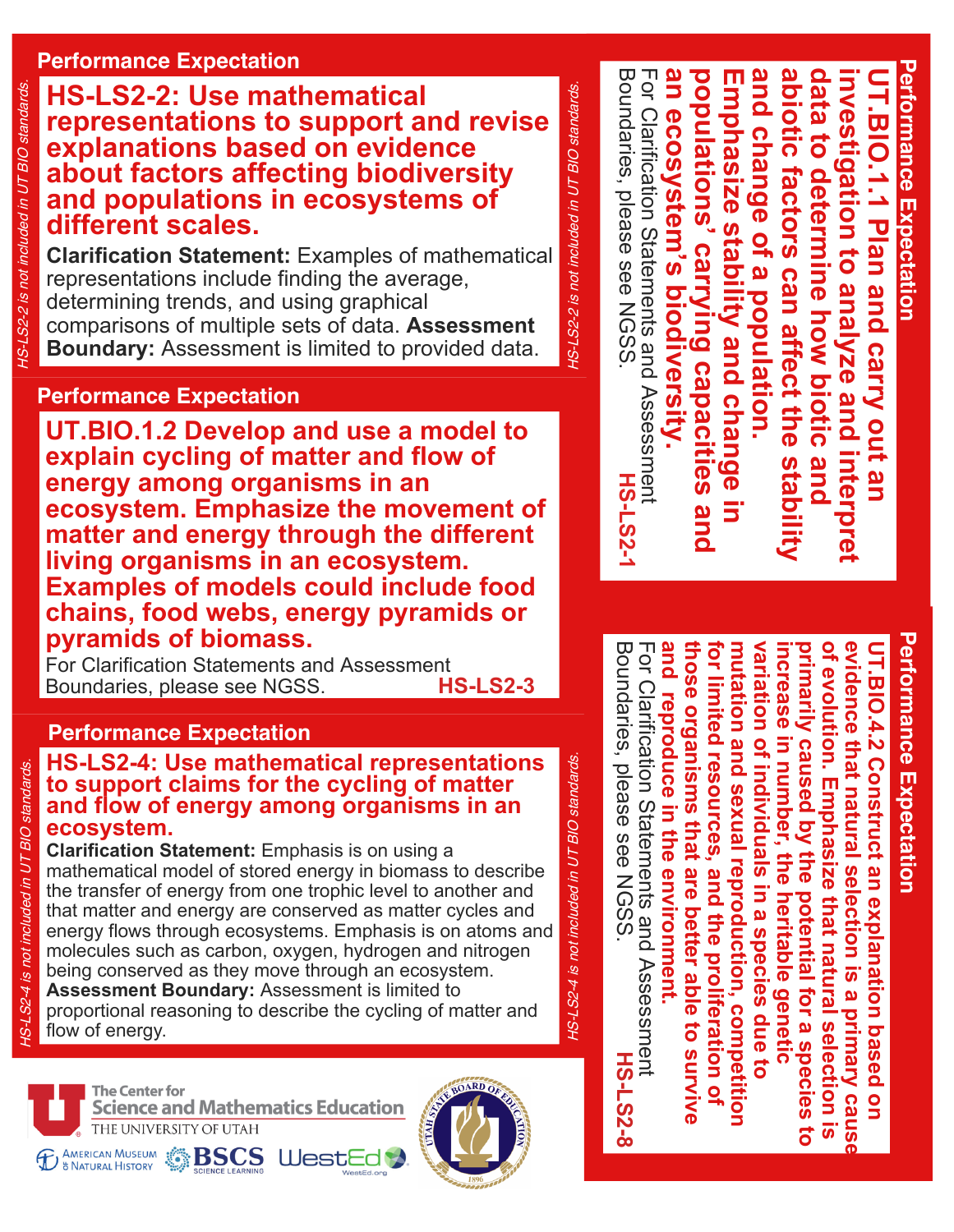#### **Performance Expectation**

**UT.BIO.1.3 Analyze and interpret data to determine the effects of photosynthesis and cellular respiration on the scale and proportion of carbon reservoirs in the carbon cycle. Emphasize the cycling of carbon through the biosphere, atmosphere, hydrosphere, and geosphere and how changes to various reservoirs impact ecosystems. Examples of changes to the scale and proportion of reservoirs could include deforestation, fossil fuel combustion, or ocean uptake of carbon dioxide.** For Clarification Statements and Assessment Boundaries,<br>Dease see NGSS<br>**HS-LS2-5** please see NGSS.

#### **Performance Expectation**

**UT.BIO.1.4 Develop an argument from evidence for how ecosystem maintain relatively consistent numbers and types of organisms in stable conditions. Emphasize how changing conditions may result in changes to an ecosystem. Examples of changes in ecosystem conditions could include moderate biological or physical changes such as moderate hunting or a seasonal flood; and extreme changes, such as climate change, volcanic eruption, or sea level rise.**

For Clarification Statements and Assessment<br>Boundaries, please see NGSS, Andrea Langle 1982-6 Boundaries, please see NGSS.

#### **Performance Expectation**

**UT.BIO.1.5 Design a solution that reduces the impact caused by human activities on the environment and biodiversity. Define the problem, identify criteria and constraints, develop possible solutions using models, analyze data to make improvements from iteratively testing solutions, and optimize a solution. Examples of human activities could include building dams, pollution, deforestation, or introduction of invasive species.** 

For Clarification Statements and Assessment<br>Boundaries, please see NGSS, **HS-LS2-7** Boundaries, please see NGSS.





(HSLS27) (HS-LS2-7

**UT.BIO.1.5**

JT.BIO.1.5

species (speciation)

species (extinction).

species (extinction)

**Humans**

**Iumans** 

Biodiversity is increased by the formation of new

by the formation of new

Biodiversity is increased

and decreased by the loss of

species (speciation) and decreased by the loss of

**Common Core State Standards for Mathematics** Common Core State Standards for Mathematics

or measurement variable and interpret data on a single count HSS-ID.A.1 - Summarize, represent **Categorica Statistics or measurement variable and interpret data on a HSSID.A.1 Summarize, represent, single count Categorical & Statistics & Probability » Interpreting**  & Quantitátive Data **Probability » Interpreting Quantitative Data**

(dot plots, histograms, and box plots) Represent data with plots on the real number line (dot plots, histograms, Represent data with plots on the real number line and box plots).

(HSLS26) **UT.BIO.1.4**

UT.BIO.1.4  $(HS - I_SZ - 6)$ 

**DCI: Biological Evolution: Unity and Diversity** DCI: Biological Evolution: Unity and Diversity **HS.LS4.D: Biodiversity and**  HS.LS4.D: Biodiversity and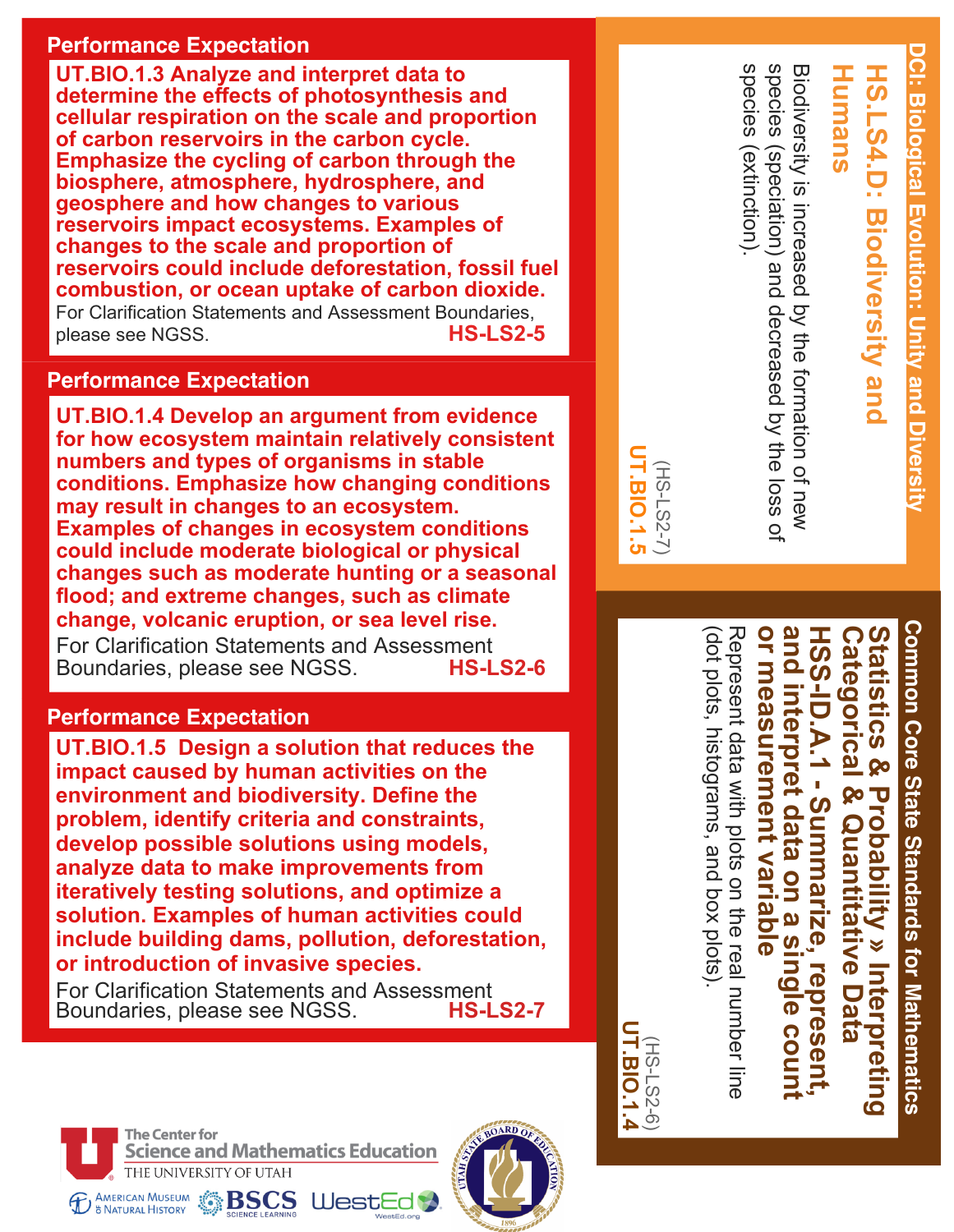#### **Using Mathematics and Computational Thinking**

Mathematical and computational thinking in 9–12 builds on K–8 experiences and progresses to using algebraic thinking and analysis, a range of linear and nonlinear functions including trigonometric functions, exponentials and logarithms, and computational tools for statistical analysis to analyze, represent, and model data. Simple computational simulations are created and used based on mathematical models of basic assumptions. Use mathematical representations of phenomena or design solutions to support and revise explanations. (HS-LS2-2)

**Science and Engineering Practices**

#### **Using Mathematics and Computational Thinking**

Mathematical and computational thinking in 9–12 builds on K–8 experiences and progresses to using algebraic thinking and analysis, a range of linear and nonlinear functions including trigonometric functions, exponentials and logarithms, and computational tools for statistical analysis to analyze, represent, and model data. Simple computational simulations are created and used based on mathematical models of basic assumptions.

Use mathematical representations of phenomena or design solutions to support claims. (HS-LS2-4)

#### **Science and Engineering Practices**

#### **Constructing Explanations and Designing Solutions**

Constructing explanations and designing solutions in 9–12 builds on K–8 experiences and progresses to explanations and designs that are supported by multiple and independent student-generated sources of evidence consistent with scientific ideas, principles, and theories. Construct and revise an explanation based on valid and reliable evidence obtained from a variety of sources (including students' own investigations, models, theories, simulations, peer review) and the assumption that theories and laws that describe the natural world operate today as they did in the past and will continue to do so in the future. (HS-LS2-3) **UT.BIO.1.2** 

**The Center for Science and Mathematics Education** THE UNIVERSITY OF UTAH



WestEd<sup>\*</sup>



#### Science and Engineering Practices **Science and Engineering Practices** computational simulations are created analysis to analyze, thinking and analysis, a range of linear and thinking and analysis, a range of linear on K–8 experiences **Computational Thinking Using Mathematics and Computational Thinking** <u>Using Mathematics and</u>

explanations explanations. phenomena or design solutions to support mathematical and/or computational representations of on mathematical models of basic assumptions. computational simulations are created and used based<br>on mathematical models of basic assumptions. Use analysis to analyze, represent, and model data. Simple functions including trigonometric functions, exponentials<br>and logarithms, and computational tools for statistical functions including trigonometric functions, exponentials phenomena or design solutions to support mathematical and/or computational representations of on K-8 experiences and progresses to using algebraic Mathematical and computational thinking in 9–12 builds Mathematical and computational thinking in 9–12 builds logarithms, and computational tools for statistical represent, and model data. Simple and progresses to using algebraic (HS-LS2-1) UT.BIO.1.7 (HSLS21) and used based and nonlinear nonlinear **UT.BIO.1.1**

HS-LS2-2 is not included in UT BIO standards.

HS-LS2-2 is not included in UT BIO standards.

HS-LS2-4 is not included in UT BIO standards.

HS-LS2-4 is not included in UT BIO standards.

# **Science and Engineering Practices Science and Engineering Practices**

# **Developing and Using Models Developing and Using Models**

components of a system components of a system. relationships between systems or between relationships model pased on exidence to lilicate the in the natural and designed world(s). Develop a variables between systems and their components variables between systems and their components models to predict and show relationships among progresses to using, synthesizing, and developing Modeling in 9-12 builds on K-8 experiences and model based on evidence to illustrate the in the natural and models to predict and show relationships progresses to using, Modeling in 9–12 builds on K–8 experiences and between systems or between designed world(s). synthesizing, and developing Develop a

 $(HS-LSS-5)$  UT.BIO.1.3 (HSLS25) **UT.BIO.1.3**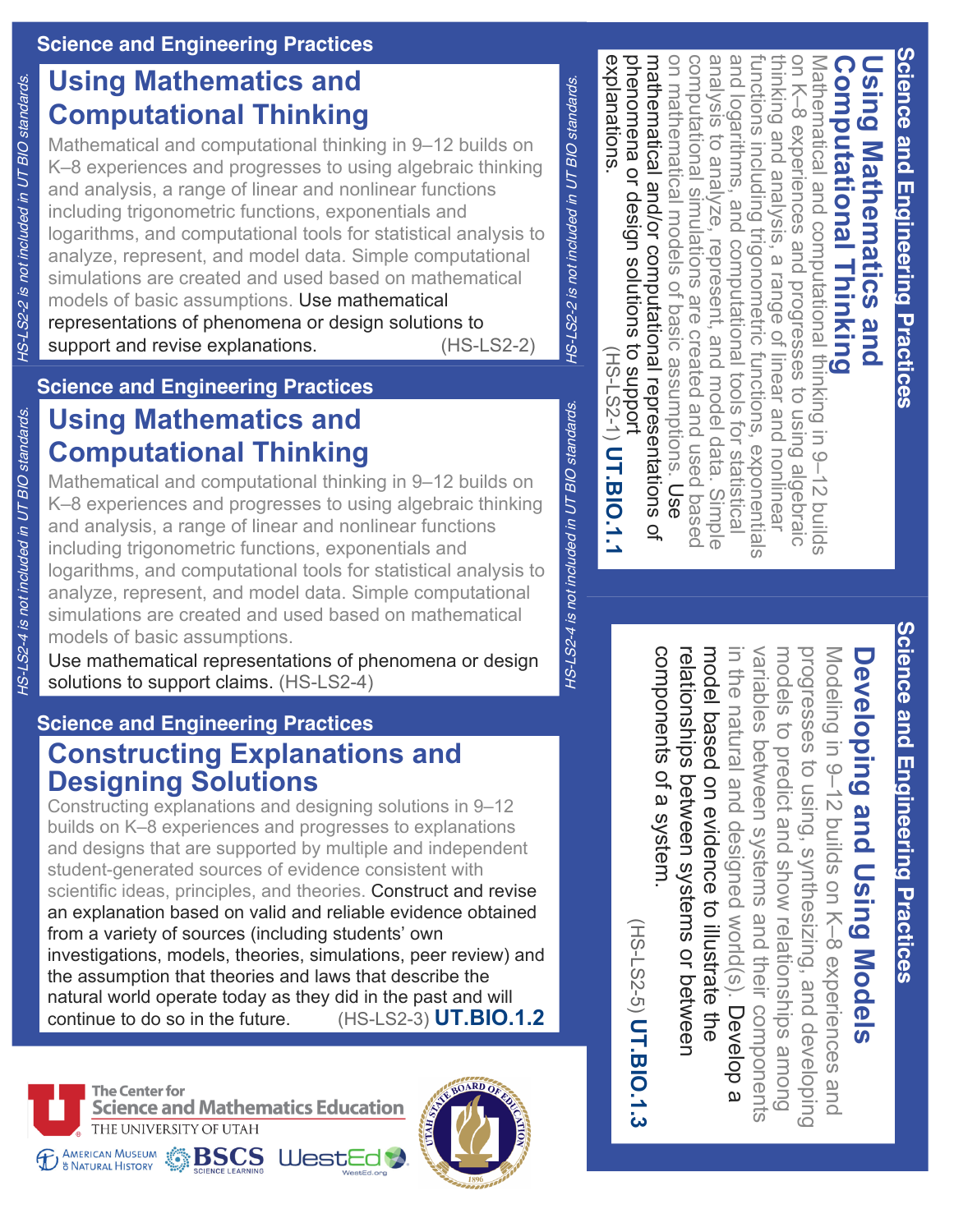#### **Constructing Explanations and Designing Solutions**

Constructing explanations and designing solutions in 9– 12 builds on K–8 experiences and progresses to explanations and designs that are supported by multiple and independent student-generated sources of evidence consistent with scientific ideas, principles, and theories. Design, evaluate, and refine a solution to a complex realworld problem, based on scientific knowledge, studentgenerated sources of evidence, prioritized criteria, and tradeoff considerations. (HSLS27) **UT.BIO.1.5**

#### **Science and Engineering Practices**

#### **Engaging in Argument from Evidence**

Engaging in argument from evidence in 9–12 builds on K–8 experiences and progresses to using appropriate and sufficient evidence and scientific reasoning to defend and critique claims and explanations about the natural and designed world(s). Arguments may also come from current scientific or historical episodes in science. Evaluate the claims, evidence, and reasoning behind currently accepted explanations or solutions to determine the merits of arguments. **(HS-LS2-6)** UT.BIO.1.4

#### **Science and Engineering Practices**

#### **Engaging in Argument from Evidence**

Engaging in argument from evidence in 9–12 builds on K–8 experiences and progresses to using appropriate and sufficient evidence and scientific reasoning to defend and critique claims and explanations about the natural and designed world(s). Arguments may also come from current scientific or historical episodes in science. Evaluate the evidence behind currently accepted explanations to determine the merits of arguments.

(HSLS28) **UT.BIO.4.2**

**The Center for Science and Mathematics Education** THE UNIVERSITY OF UTAH







**UT.BIO.1.4, UT.BIO.1.5 UT.BIO.1.4, UT.BIO.1.5**(HS-LS2-6), (HS-LS2-7) (HSLS26), (HSLS27)

> (HSLS23) **UT.BIO.1.2**

**UT.BIO.1.2**  $(HS-LS2-3)$  explanations of how things

explanations of how things change and how they

remain stable.

remain stable

change and how they

Much of science deals with constructing

Much of science deals with constructing

**Stability and Change**

**Stability and Change** 

#### **Crosscutting Concepts Crosscutting Concepts Energy and Matter Energy and Matter**

between systems Energy drives the cycling of matter within and between systems. Energy drives the cycling of matter within and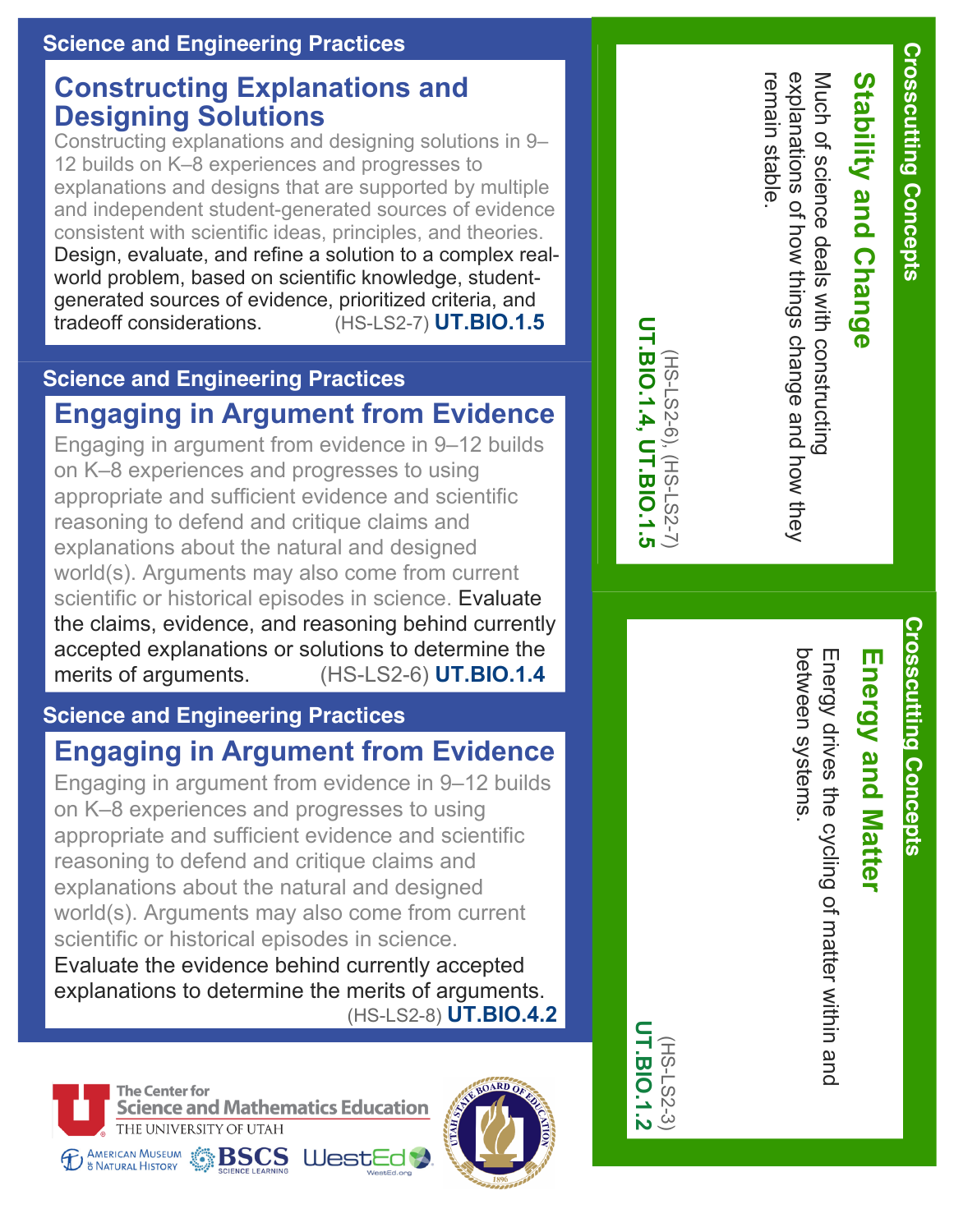#### **Crosscutting Concepts**

#### **Cause and Effect**

Empirical evidence is required to differentiate between cause and correlation and make claims about specific causes and effects.

> $(HS-LS2-8)$ **UT.BIO.4.2**

 $(HS-LS2-1)$ **UT.BIO.1.1**

#### **Crosscutting Concepts**

**Crosscutting Concepts**

HS-LS2-2 is not included in UT BIO standards.

2 is not included in UT BIO standards.

#### **Scale, Proportion, and Quantity**

**Scale, Proportion, and Quantity**

one to understand how a model at one scale

relates to a model at another scale.

Using the concept of orders of magnitude allows

The significance of a phenomenon is dependent on the scale, proportion, and quantity at which it occurs.

| $\overline{\mathbf{u}}$ |  |
|-------------------------|--|
|                         |  |
|                         |  |
|                         |  |
|                         |  |

HS-LS2-4 is not included in UT BIO standards.

### **Crosscutting Concepts Crosscutting Concepts**

## **Energy and Matter** nergy and Matter

 $\overline{\mathbf{u}}$ 

systems. between objects and/or fields, or between between objects and/or fields, or between moves between one place and another place, moves between one Energy cannot be created or destroyed—it only Energy cannot be created or destroyed—it only place and another place,

HS-LS2-2 is not included in UT BIO standards. HS-LS2-2 is not included in UT BIO standards

(HSLS24)

7-7S1-SH





 $(HS-LS2-2)$ 

**Systems and System Models**

**Systems and System Models** 

models) can be used

models) can

at different scales.

at different scales

information flows—within and between systems

information flows—within and between systems

interactions—including energy, matter, and

interactions—including energy, matter, and

Models (e.g., physical, mathematical, computer

Models (e.g., physical, mathematical, compute

to simulate systems and

be used to simulate systems and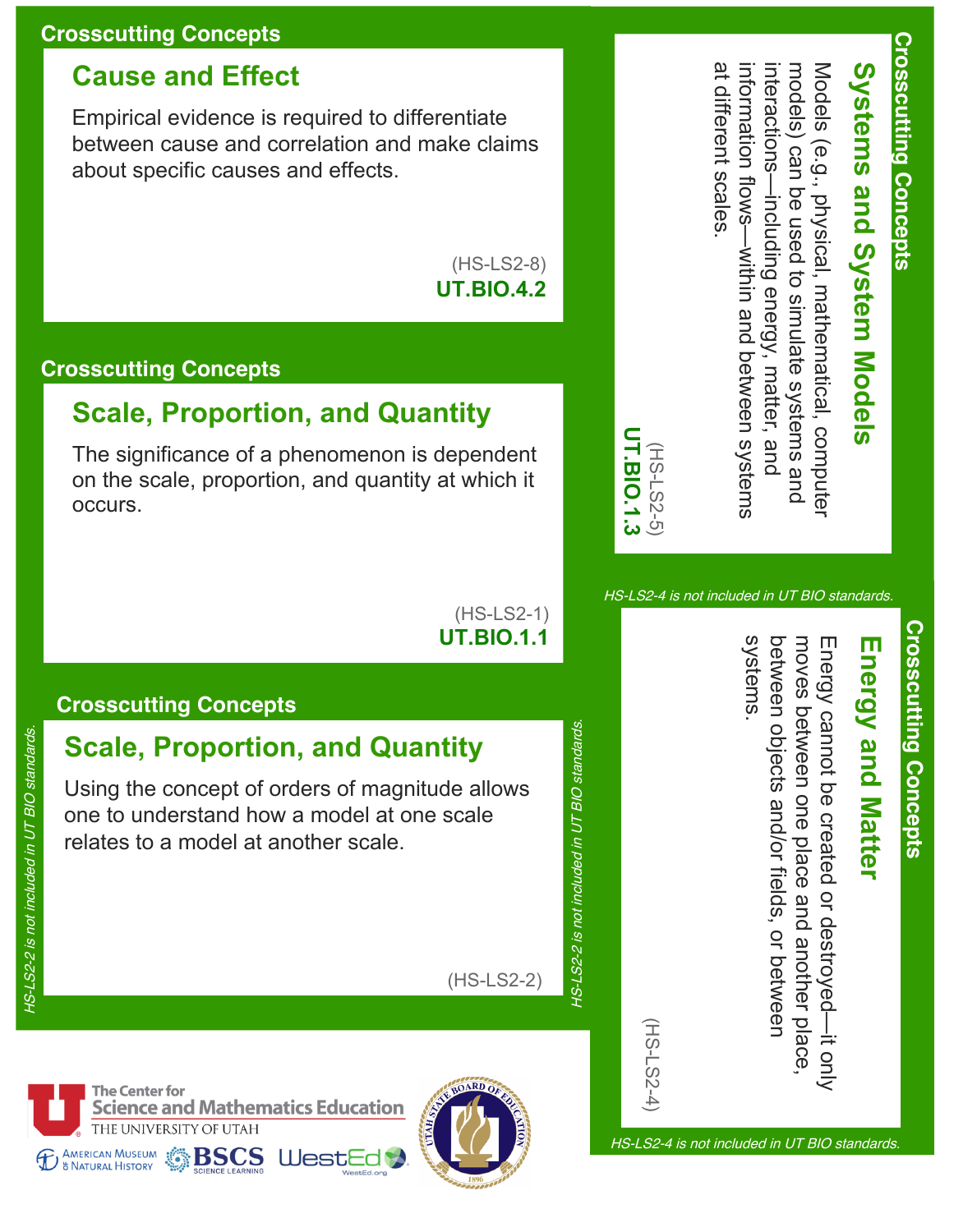#### **Common Core State Standards for ELA/Literacy**

#### **Reading in Science RST.1112.7 Integration of Knowledge and Ideas**

Integrate and evaluate multiple sources of information presented in diverse formats and media (e.g., quantitative data, video, multimedia) in order to address a question or solve a problem. (HSLS26), (HSLS27), (HSLS28) **UT.BIO.1.4, UT.BIO.1.5, UT.BIO.4.2**

#### **Common Core State Standards for ELA/Literacy**

#### **Reading in Science RST.1112.8 Integration of Knowledge and Ideas**

Evaluate the hypotheses, data, analysis, and conclusions in a science or technical text, verifying the data when possible and corroborating or challenging conclusions with other sources of information. (HS-LS2-6), (HS-LS2-7), (HS-LS2-8) **UT.BIO.1.4, UT.BIO.1.5, UT.BIO.4.2**

**Common Core State Standards for ELA/Literacy**

#### **Reading in Science**

#### **RST.910.8 Integration of Knowledge and Ideas**

Assess the extent to which the reasoning and evidence in a text support the author's claim or a recommendation for solving a scientific or technical problem.

(HSLS26), (HSLS27), (HSLS28) **UT.BIO.1.4, UT.BIO.1.5, UT.BIO.4.2**



(HS-LS2-1), (HS-LS2-2), (HS-LS2-6), (HS-LS2-6), (HS-LS2-8)<br>UT.BIO.1.1, UT.BIO.1.2, UT.14, UT.BIO.4.2 **UT.BIO.1.1, UT.BIO.1.2, UT.1.4, UT.BIO.4.2**

distinctions the author makes and to any gaps or inconsistencies in the account inconsistencies in the account. distinctions the author makes and to any gaps or

science and

**RST.1112.1 Key Ideas and Details**

T.11-12.1 - Key ldeas and Details

て<br>の

Cite specific textual evidence to support analysis of

Cite specific textual evidence to support analysis of<br>science and technical texts, attending to important

technical texts, attending to important

**Reading in Science**

**Reading in Science** 

**Common Core State Standards for ELA/Literacy**

Common Core State Standards for ELA/Literac

(HSLS21), (HSLS22), (HSLS23), (HSLS26), (HSLS28)

**Common Core State Standards for ELA/Literacy** Common Core State Standards for ELA/Literacy

### riting in Science **in Science**

#### **WHST.912.5 Production and Distribution NHST:0-12.5 - Production** <u>Q</u> **Writing and**

significant for a specific purpose and audience significant for a specific purpose and audience. approach, focusing on addressing what is most approach, focusing on addressing planning, Develop and strengthen writing Develop and strengthen writing as needed by revising, editing, rewriting, or trying a new as needed what is most or trying a  $\overline{Q}$ new

UT.BIO.1.2  $(HS-<sub>2</sub> - 3)$ (HSLS23)

**UT.BIO.1.2**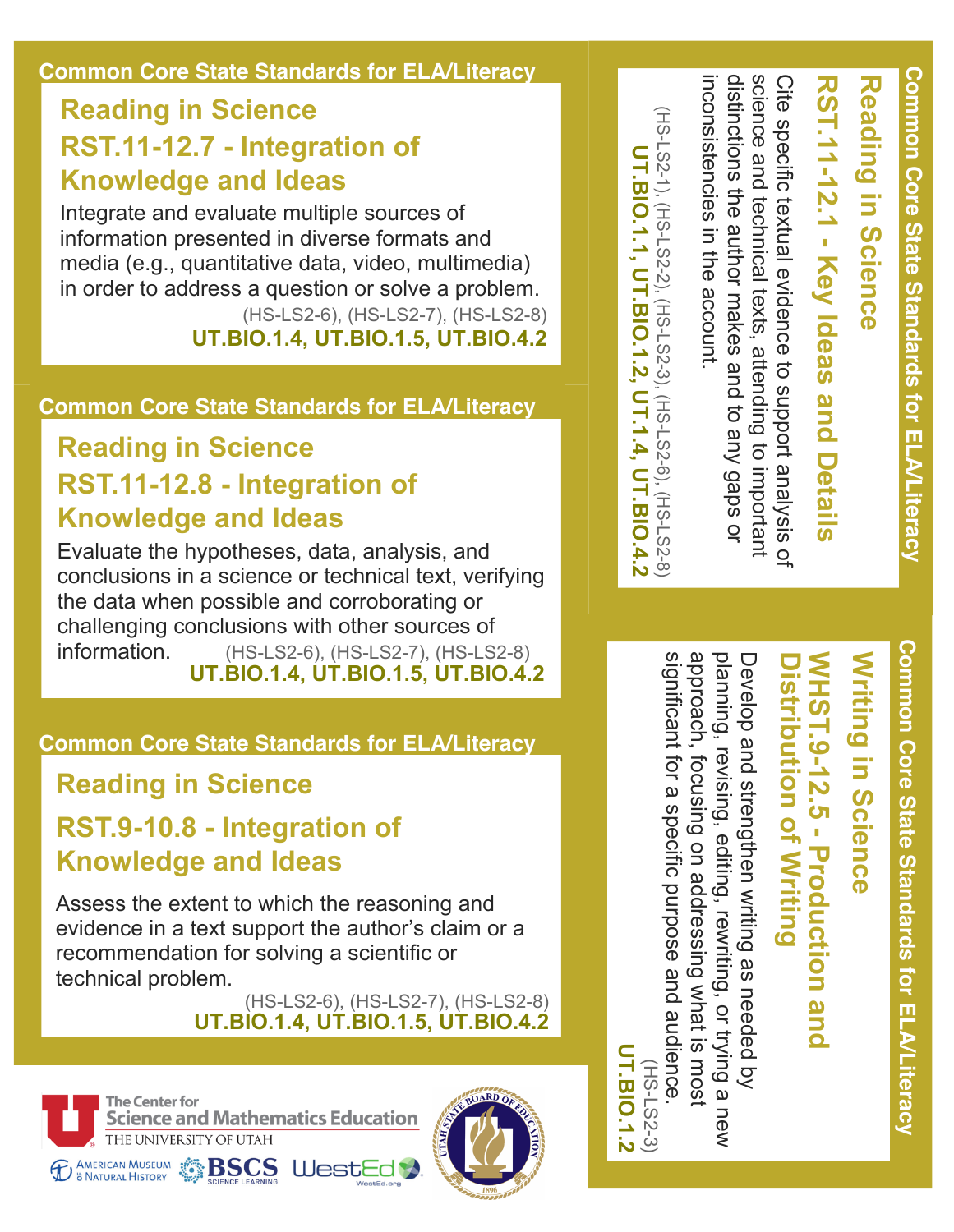#### **Common Core State Standards for ELA/Literacy**

#### **Writing in Science** WHST.11-12.7 - Research to Build **and Present Knowledge**

Conduct short as well as more sustained research projects to answer a question (including a selfgenerated question) or solve a problem; narrow or broaden the inquiry when appropriate; synthesize multiple sources on the subject, demonstrating understanding of the subject under investigation. (HSLS27) **UT.BIO.1.5**

#### **Common Core State Standards for ELA/Literacy**

**Writing in Science**

#### **WHST.1112.9 Research to Build and Present Knowledge**

Draw evidence from informational texts to support analysis, reflection, and research.

> $(HS-LS2-3)$ **UT.BIO.1.2**

**Common Core State Standards for ELA/Literacy**

**Writing in Science**

**WHST.9-12.2 - Text Types and Purposes**

Write informative/explanatory texts, including the narration of historical events, scientific procedures/ experiments, or technical processes.

> (HS-LS2-1), (HS-LS2-3) **UT.BIO.1.1, UT.BIO.1.2**









(HS-LS2-1), (HSLS21), (HSLS22), (HSLS24), (HSLS27) UT.BIO.11, UT.BIO.1.5 **UT.BIO.1.1, UT.BIO.1.5**

> Common Core State Standards for Mathematics **Common Core State Standards for Mathematics**

**Number and Quantity » Quantities** Number and Quantity » Quantities

### **and HSNQ.A.1 Reason quantitatively ISN-Q.A.1 use units to solve** units to solve problems. - Reason quantitatively **problems.**

and and and guide the solution of multi-step problems; choose<br>and interpret units consistently in formulas; choose and data displays. and interpret the scale and the origin in graphs and interpret units consistently in formulas; guide the solution of Use units as a way to understand problems and to and use Use units as a way to understand problems and to data displays interpret the scale and the origin in graphs multistep problems; choose

(HS-LS2-1), (HS-LS2-2), (HS-LS2-4), (HS-LS2-7 (HSLS21), (HSLS22), (HSLS24), (HSLS27) **UT.BIO.1.1, UT.BIO.1.5** UT.BIO.1.1, UT.BIO.1.5

Common Core State Standards for Mathematics **Common Core State Standards for Mathematics and HSNQ.A.2 Reason quantitatively Number and Quantity » Quantities** Number and Quantity » Quantities HSN-Q.A.2 - Reason quantitatively

**use units to solve**

and use

Define appropriate quantities for the purpose of

Define appropriate quantities for the purpose of

descriptive modeling.

modeling

descriptive

**problems.**

units to solve problems.

(HS-LS2-2), (HS-LS2-4), (HS-LS2-7)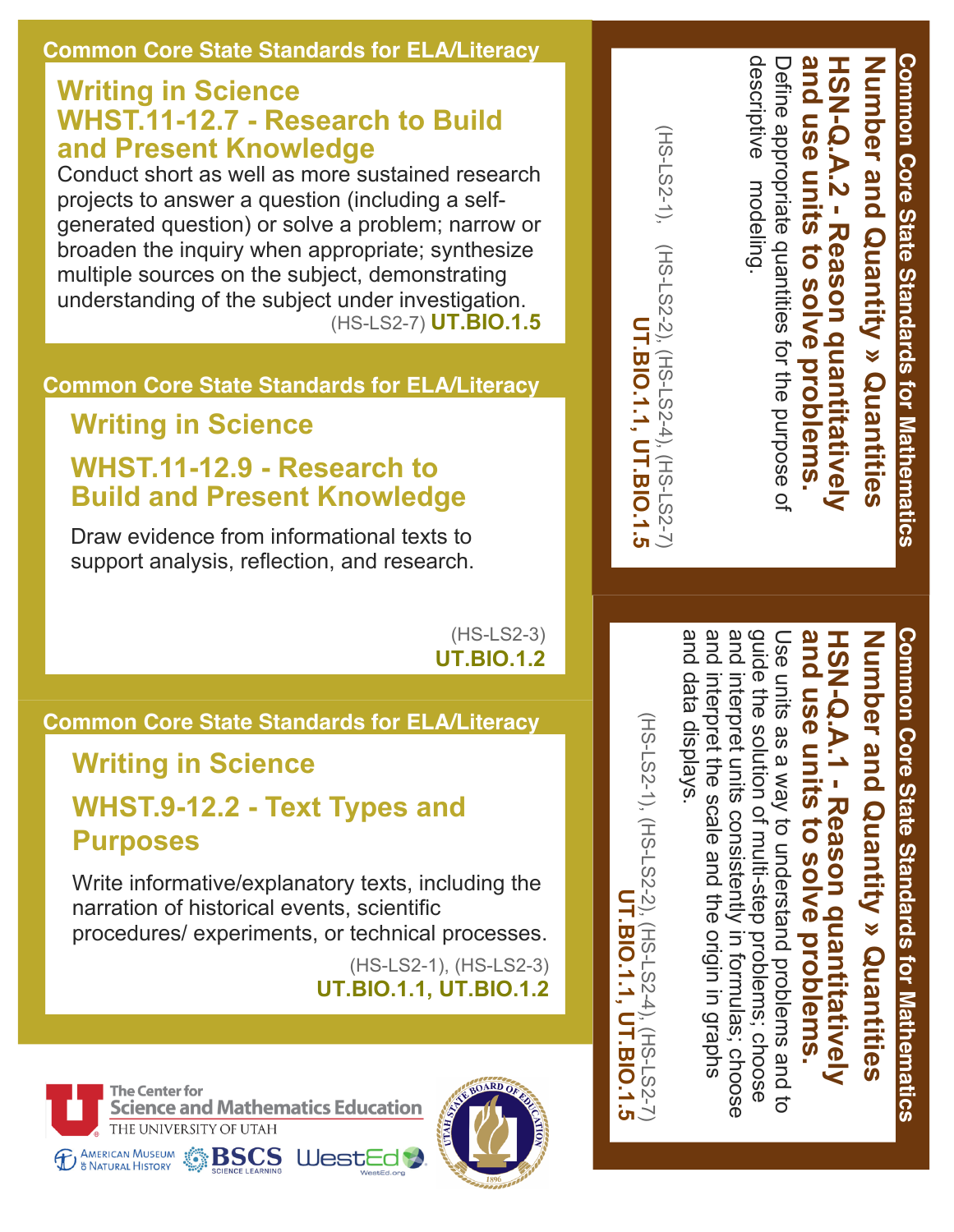**Common Core State Standards for Mathematics**

#### **Number and Quantity » Quantities HSN-Q.A.3 - Reason quantitatively and use units to solve problems.**

Choose a level of accuracy appropriate to limitations on measurement when reporting quantities.

#### (HSLS21), (HSLS22), (HSLS24), (HSLS27) **UT.BIO.1.1, UT.BIO.1.5**

**Common Core State Standards for Mathematics**

#### **Statistics & Probability » Making Inferences & Justifying Conclusions HSSIC.A.1 Understand and evaluate random processes underlying statistical experiments**

Understand statistics as a process for making inferences about population parameters based on a random sample from that population.

 $(HS-LS2-6)$ **UT.BIO.1.4**

#### **Common Core State Standards for Mathematics**

**Statistics & Probability » Making Inferences & Justifying Conclusions HSSIC.B.6 Make inferences and justify conclusions from sample surveys, experiments, and observational studies**

Evaluate reports based on data.

(HS-LS2-6) **UT.BIO.1.4**









involved; attending to the meaning of quantities, not just how to<br>compute them; and knowing and flexibly using different properties of<br>operations and objects. (HS-LS2-1), (HS-LS2-2), (HS-LS2-4), (HS-<br>LS2-6), (HS-LS2-7) **U** coherent representation of the problem at hand; considering the units symbols involved. Quantitative reasoning entails habits of creating a have a life of their own, without necessarily attending to their referents<br>—and the ability to contextualize, to pause as needed during the it symbolically and manipulate the representing symbols as if they LS2-6), (HS-LS2-7) operations and objects. (HS-LS2-1), (HS-LS2-2), (HS-LS2-4), (HScompute them; and knowing and flexibly using different involved; attending to the meaning of quantities, not coherent representation of the problem at hand; symbols involved. Quantitative reasoning manipulation process in order to probe into the referents for the manipulation process in order —and the ability to have a life of their own, it symbolically abilities ability to relationships in problem situations. They bring two complementary Mathematically proficient students make sense of quantities and their **MP.2 Reason abstractly and quantitatively Mathematical Practices** Vlathematically proficient students make sense of quantities and their MP.2 - Reason abstractly and quantitatively Mathematical Practices to bear on problems involving quantitative relationships: the decontextualize—to abstract a given situation and represent and manipulate the representing symbols as if they contextualize, to pause as needed during the **UT.BIO.1.1, UT.BIO.1.4, UT.BIO.4.2** without necessarily attending to their referents to probe into the referents for the entails habits of creating a considering the units just how to properties of **IO.4.2** 

# **Common Core State Standards for Mathematics** Common Core State Standards for Mathematics **Mathematical Practices**

**Common Core State Standards for Mathematics**

Common Core State Standards for Mathematics

### **MP.4 Model with mathematics** MP.4 - Model with mathematics Mathematical Practices

situation and map their relationships using such tools as diagrams, twosimplify a complicated situation, realizing that these may need revision<br>later. They are able to identify important quantities in a practical reflect on whether the results make sense, possibly improving the way tables, graphs, flowcharts and formulas. They can analyze those<br>relationships mathematically to draw conclusions. They routinely way tables, graphs, flowcharts and know are comfortable making assumptions and approximations to another. Mathematically proficient students who can apply what they use a function to describe how one quantity of interest depends on workplace. A student might use geometry to solve a design problem or workplace. A Mathematically proficient students can apply the mathematics they<br>know to solve problems arising in everyday life, society, and the model if it has not served its purpose. reflect on whether the results make sense, interpret their mathematical results in the context of the situation and interpret their mathematical results in the relationships mathematically to draw situation and map their relationships later. They are able to identify simplify a complicated situation, know are comfortable making another. Mathematically use a function to Mathematically proficient students can apply the mathematics they model if it has not served its purpose solve problems arising in everyday life, society, and the student might use geometry to solve a design problem or describe how one quantity of interest depends on proficient students who can apply what they assumptions and approximations to important quantities in a practical realizing that these may need revision formulas. They can analyze those using such tools as diagrams, twoconclusions. They routinely context of the situation and possibly improving the

(HS-LS2-1), (HS-LS2-2), (HS-LS2-4) **UT.BIO.1.1** (HSLS21), (HSLS22), (HSLS24) **UT.BIO.1.1**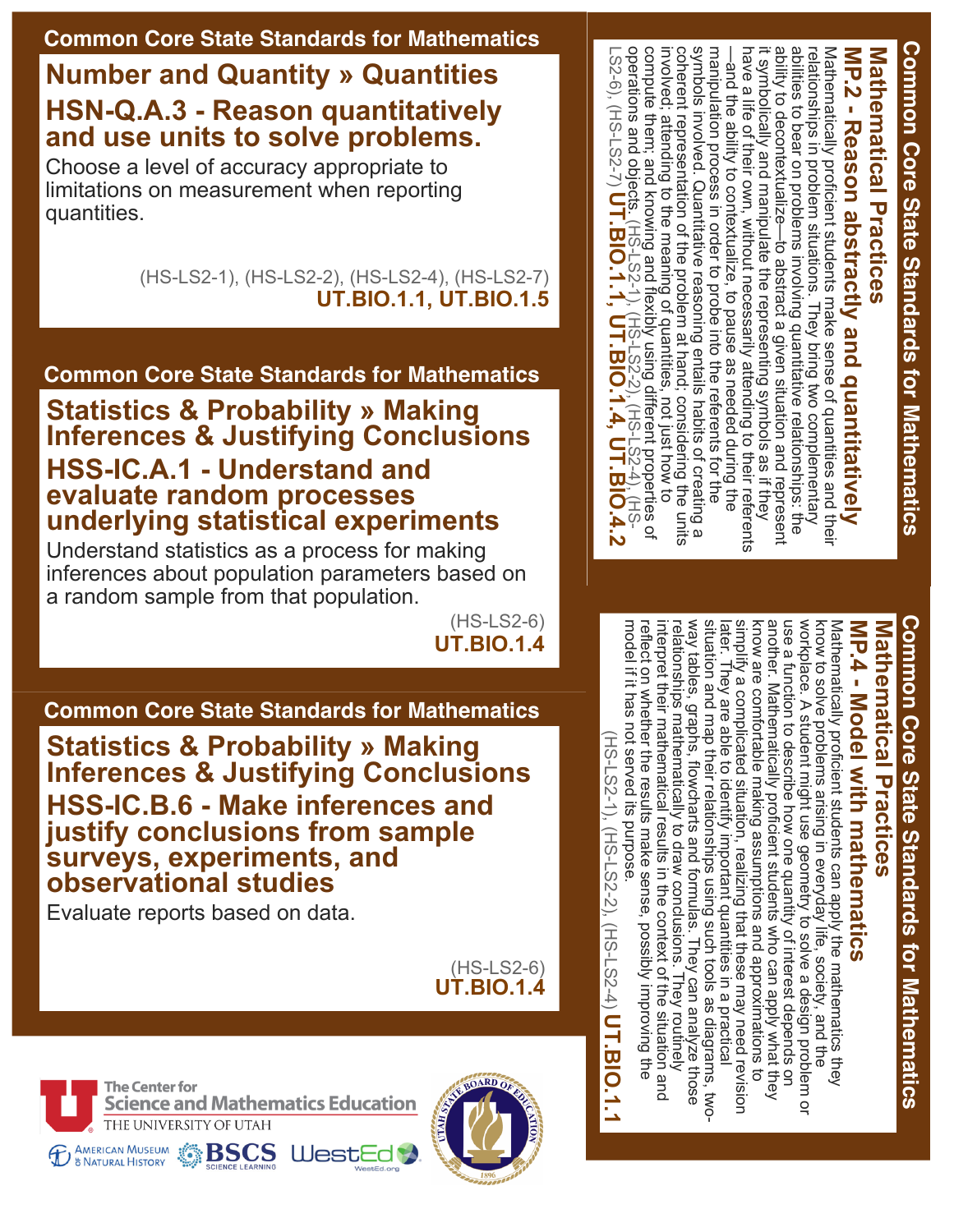# **HS.LS1.A: Structure and Function** LS1.A: Structure and Function

discourage (negative feedback) what is going on encourage (through positive feedback) or within some range. Feedback mechanisms can within some functional even as external conditions change mediate behaviors, allowing it to remain alive and inside the living system discourage (negative feedback) what is going on encourage (through positive functional even as external conditions change mediate behaviors, allowing it to remain alive internal conditions Feedback mechanisms maintain a living system's Feedback mechanisms maintain a living system's nternal conditions within certain limits and the living system. range. Feedback mechanisms can within certain limits and feedback) or

(HS-LS1-3) UT.BIO.2 (HSLS13) **UT.BIO.2.7**

> DCI: From Molecules to Organisms: Structures and Processes **DCI: From Molecules to Organisms: Structures and Processes**

### **HS.LS1.B: Growth and Development Organisms** swslue  $\overline{\overline{\mathfrak{g}}}$ Growth and Development

needs of the whole organism of tissues and organs that work together to meet the and maintain a complex organism, composed of systems daughter cells. Cellular division and differentiation produce cells, with each parent cell passing identical genetic<br>material (two variants of each chromosome pair) to both organism to grow. The organism begins as a single cell divide via a process called mitosis, thereby allowing the needs of the whole organism. of tissues and daughter cells. Cellular division and differentiation produce material (two variants of each chromosome pair) to cells, with each parent cell passing (fertilized egg) that divides successively to produce many (fertilized egg) that divides organism to grow. The divide via a In multicellular organisms individual cells grow and then <u>Q</u> In multicellular organisms individual cells grow and ther maintain a complex organism, composed of systems process called mitosis, thereby allowing the organs that work together to meet the organism begins as a single cell successively to produce many (HSLS14)  $LD(5-13H)$ identical genetic **UT.BIO.2.5Hall** .<br>تا

#### **HS.LS1.A: Structure and Function**

Systems of specialized cells within organisms help them perform the essential functions of life.

#### $(HS-LS1-1)$ **UT.BIO.2.2, UT.BIO.3.1**

**DCI: From Molecules to Organisms: Structures and Processes**

#### **HS.LS1.A: Structure and Function**

All cells contain genetic information in the form of DNA molecules. Genes are regions in the DNA that contain the instructions that code for the formation of proteins.

#### $(HS-LS1-1)$ **UT.BIO.2.2, UT.BIO.3.1**

**DCI: From Molecules to Organisms: Structures and Processes**

#### **HS.LS1.A: Structure and Function**

Multicellular organisms have a hierarchical structural organization, in which any one system is made up of numerous parts and is itself a component of the next level.

> $(HS-LS1-2)$ **UT.BIO.2.6**





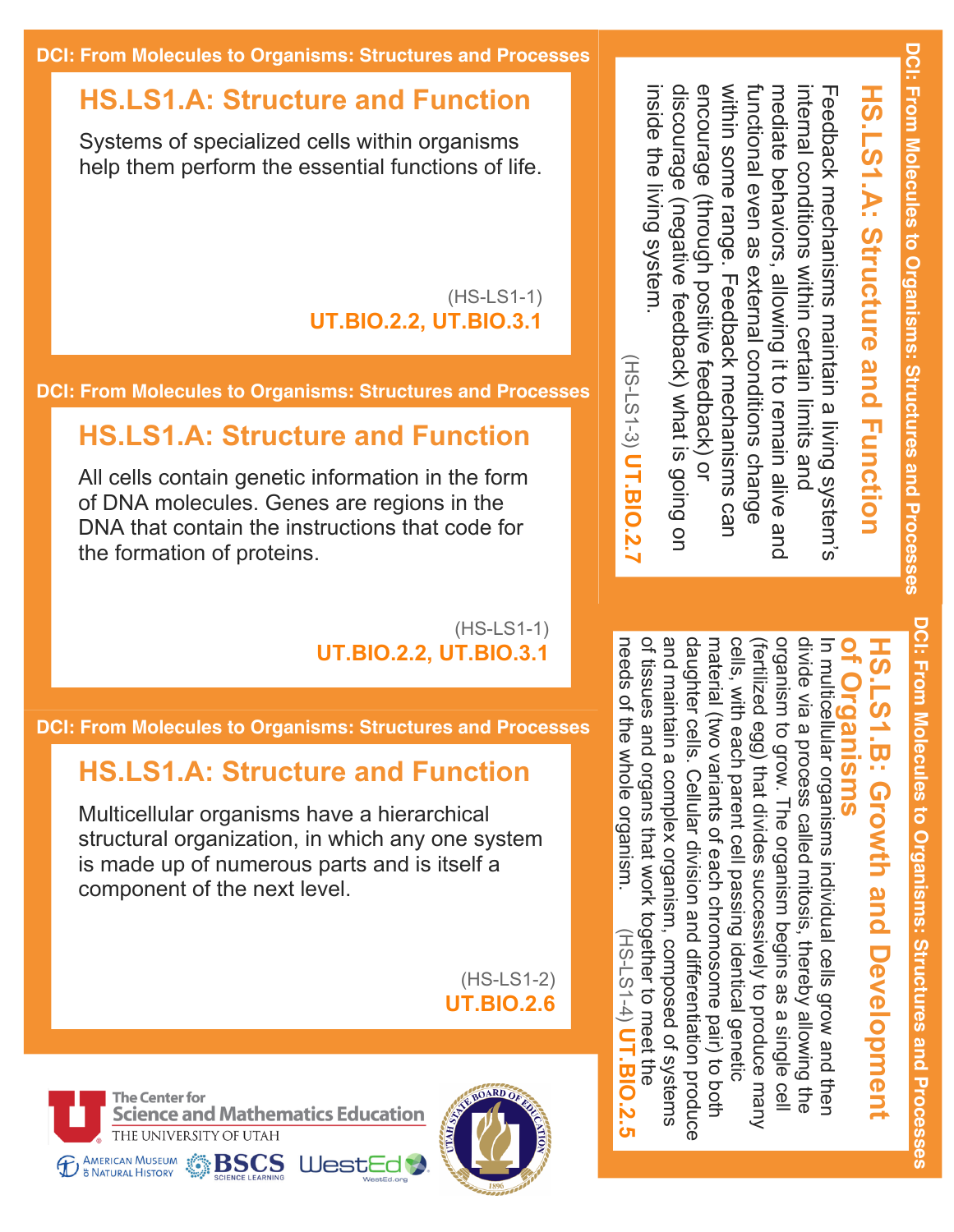#### **HS.LS1.C: Organization for Matter and Energy Flow in Organisms**

As matter and energy flow through different organizational levels of living systems, chemical elements are recombined in different ways to form different products.

> (HS-LS1-6), (HS-LS1-7) **UT.BIO.2.1**

#### **DCI: From Molecules to Organisms: Structures and Processes**

#### **HS.LS1.C: Organization for Matter and Energy Flow in Organisms**

The sugar molecules thus formed contain carbon, hydrogen, and oxygen: their hydrocarbon backbones are used to make amino acids and other carbon-based molecules that can be assembled into larger molecules (such as proteins or DNA), used for example to form new cells. **(HS-LS1-6)** UT.BIO.2.1

#### **DCI: From Molecules to Organisms: Structures and Processes**

#### **HS.LS1.C: Organization for Matter and Energy Flow in Organisms**

As a result of these chemical reactions, energy is transferred from one system of interacting molecules to another. Cellular respiration is a chemical process in which the bonds of food molecules and oxygen molecules are broken and new compounds are formed that can transport energy to muscles. Cellular respiration also releases the energy needed to maintain body temperature despite ongoing energy transfer to the surrounding environment. (HS-LS1-7)

WestEd<sup>2</sup>

**The Center for Science and Mathematics Education** THE UNIVERSITY OF UTAH

**AMERICAN MUSEUM SOLING LEARNING** 



### **and Energy HS.LS1.C: Organization for Matter**  <u>て</u> Ind Energy Flow in Organisms **Flow in Organisms** rganization for Matte

energy to stored chemical energy by converting released oxygen released oxygen. carbon dioxide plus water into sugars plus carbon dioxide plus water into sugars energy to stored The process of photosynthesis converts light The process of photosynthesis converts light chemical energy by converting

(HSLS15) **UT.BIO.2.3**

JT.BIO.2.3  $S-LS$ -SH2

# **Performance Expectation** Performance Expectatior

**Clarification Statement:** Emphasis is on the **Clarification Statement: bonds in new oxygen molecules are broken and the compounds are formed is a chemical process whereby the bonds of food molecules and cellular respiration** HS**resulting in a net transfer of energy. HSLS17: Use a model to illustrate that**  resulting in a net transfer of energy. spuo **Pre** ular respiration is LS1-7: Use  $\overline{\mathbf{e}}$ by the bonds o In new compounds are rormed molecules a mode **gre** Emphasis is on the  $\overline{5}$ DOO roken **Ilustrate** and the **Iecules PCess** that

HS-LS1-7 is not included in UT BIO standards.

the inputs and outputs

Assessment should not

the steps or specific

conceptual understanding of

conceptual understanding of the inputs and outputs

HS-LS1-7 is not included in UT BIO standards.

of the process of cellular respiration

of the process of cellular respiration

**Assessment Boundary:** 

Assessment Boundary: Assessment should not

include identification of

include identification of the steps or specific

processes involved in cellular respiration.

processes involved in cellular respiration.

HS-LS1-7 is not included in UT BIO standards.

IS-LS1-7 is not included in UT BIO standards.

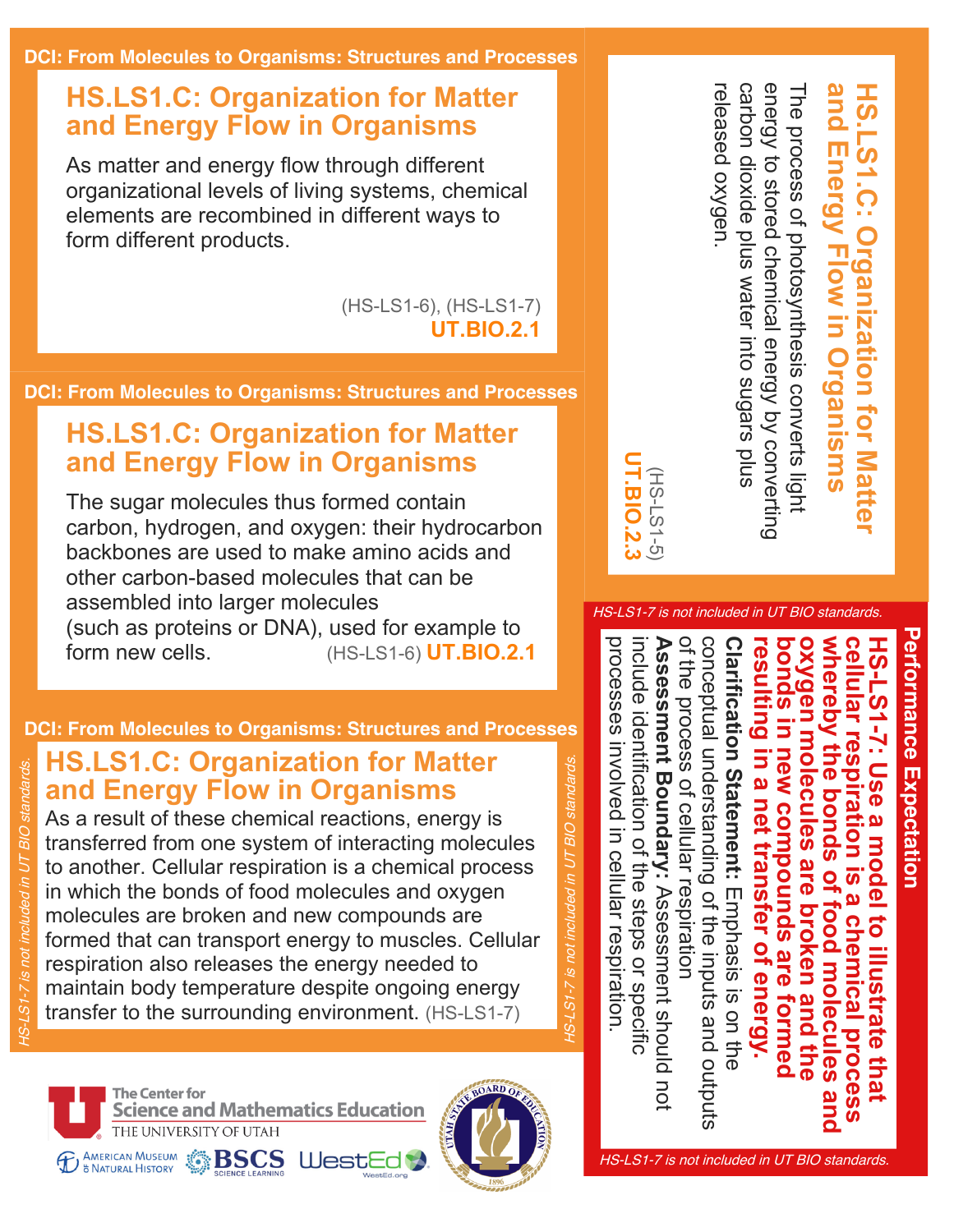#### **Performance Expectation**

**UT.BIO.2.2 Ask questions to plan and carry out an investigation to determine how (a) the structure and function of cells, (b) the proportion and quantity of organelles, and (c) the shape of cells result in cells with specialized functions. Examples could include mitochondria in muscle and nerve cells, chloroplasts in leaf cells, ribosomes in pancreatic cells, or the shape of nerve cells and muscle cells.**

For Clarification Statements and Assessment<br>Boundaries, please see NGSS. **HS-LS1-1** Boundaries, please see NGSS.

#### **Performance Expectation**

**UT.BIO.2.6 Ask questions to develop an argument for how the structure and function of interacting organs and organ systems, that make up multicellular organisms, contribute to homeostasis within the organism. Emphasize the interactions of organs and organ systems with the immune, endocrine, and nervous systems.**

For Clarification Statements and Assessment Boundaries, please see NGSS. **HS-LS1-2** 

#### **Performance Expectation**

**UT.BIO.2.7 Plan and carry out an investigation to provide evidence of homeostasis and that feedback mechanisms maintain stability in organisms. Examples of investigations could include heart rate response to changes in activity, stomata response to changes in moisture or temperature, or root development in response to variations in water level.**

For Clarification Statements and Assessment Boundaries, please see NGSS. **HS-LS1-3**

WestEd





**Performance Expectation Performance Expectation** Boundaries, please see NGSS For Clarification Statements and Assessment contents **chromosomes, and separation of cell replication, separation of cycle including cell growth and DNA Emphasize the major events of the cell systems within complex organisms. production, growth, and maintenance of**  For Clarification Statements and Assessment **contents. about the role of mitosis in the UT.BIO.2.5 Construct an explanation**  bout the role **T.BIO.2** Construct an **Of mitosis** in the explanation **HS-LS1-4** 

Boundaries, please see NGSS.

**HS-LS1-4**

**Performance Expectation Performance Expectation** 

Boundaries, please see NGSS **the reactants of the other and how the flow of energy through living things to illustrate the cycling of matter and**  Boundaries, please see NGSS. For Clarification Statements and Assessment For Clarification Statements and Assessment energy transfers in these reactions. **energy transfers in these reactions. how the products of one reaction are and cellular respiration. Emphasize by the processes of photosynthesis UT.BIO.2.3 Develop and use a model**  and cellular respiration. Emphasize by the processes of photosynthesis he reactants of the other and how the now the products of one reaction are o illustrate the cycling of matter and low of energy through <u>. BIO.2.3 Develop and</u> living things use a mode **HS-LS1-5 HS-LS1-5**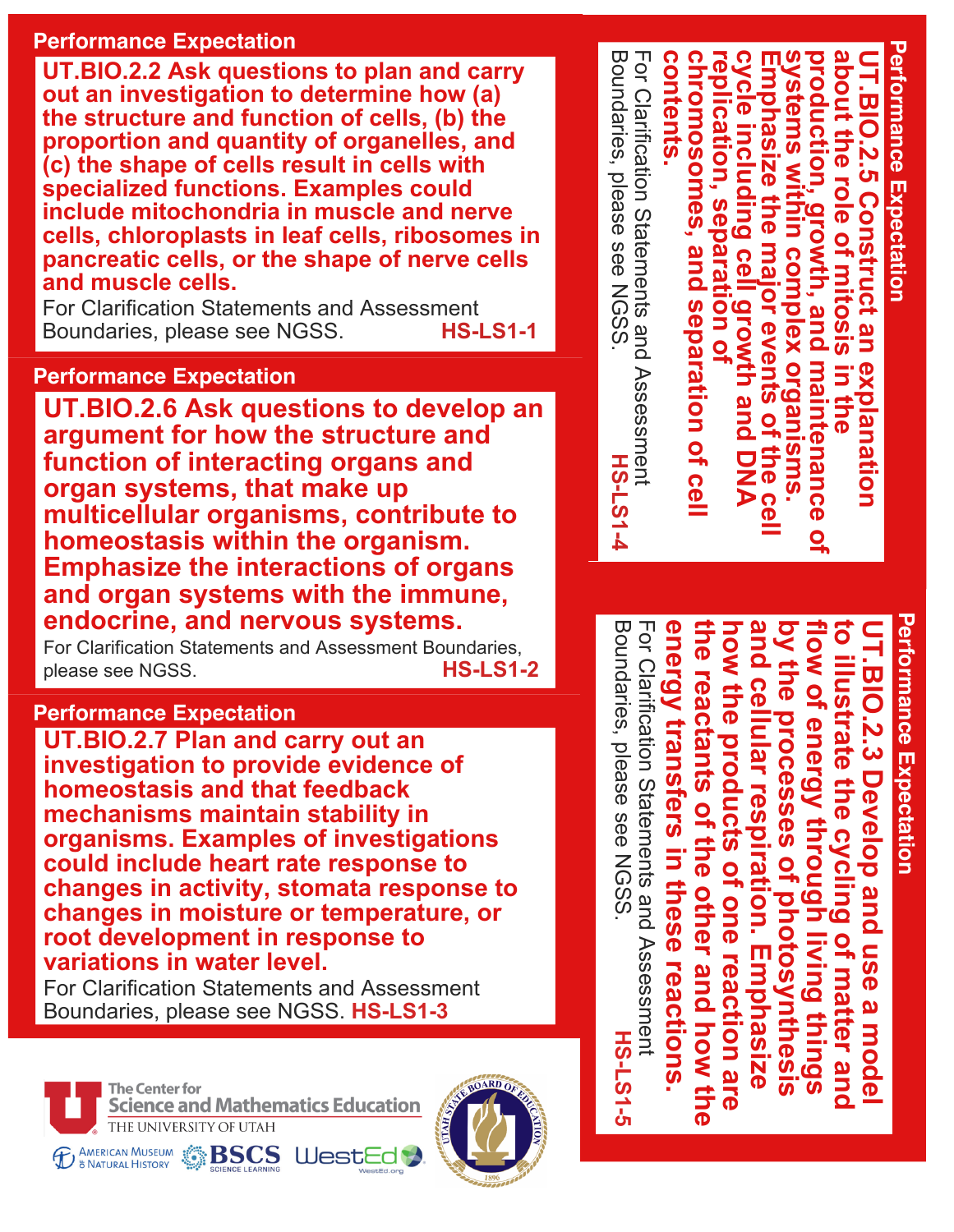#### **Performance Expectation**

**UT.BIO.3.1 Construct an explanation for how the structure of DNA is replicated, and how DNA and RNA code for the structure of proteins which regulate and carry out the essential functions of life and result in specific traits. Emphasize a conceptual understanding that the sequence of nucleotides in DNA determines the amino acid sequence of proteins through the processes of transcription and translation.** For Clarification Statements and Assessment Boundaries, please see NGSS. **HS-LS1-1**

#### **Performance Expectation**

**BIO.2.4 Plan and carry out an investigation to determine how cells maintain stability within a range of changing conditions by the transport of materials across the cell membrane. Emphasize that large and small particles can pass through the cell membrane to maintain homeostasis.**

This standard has no NGSS equivalent.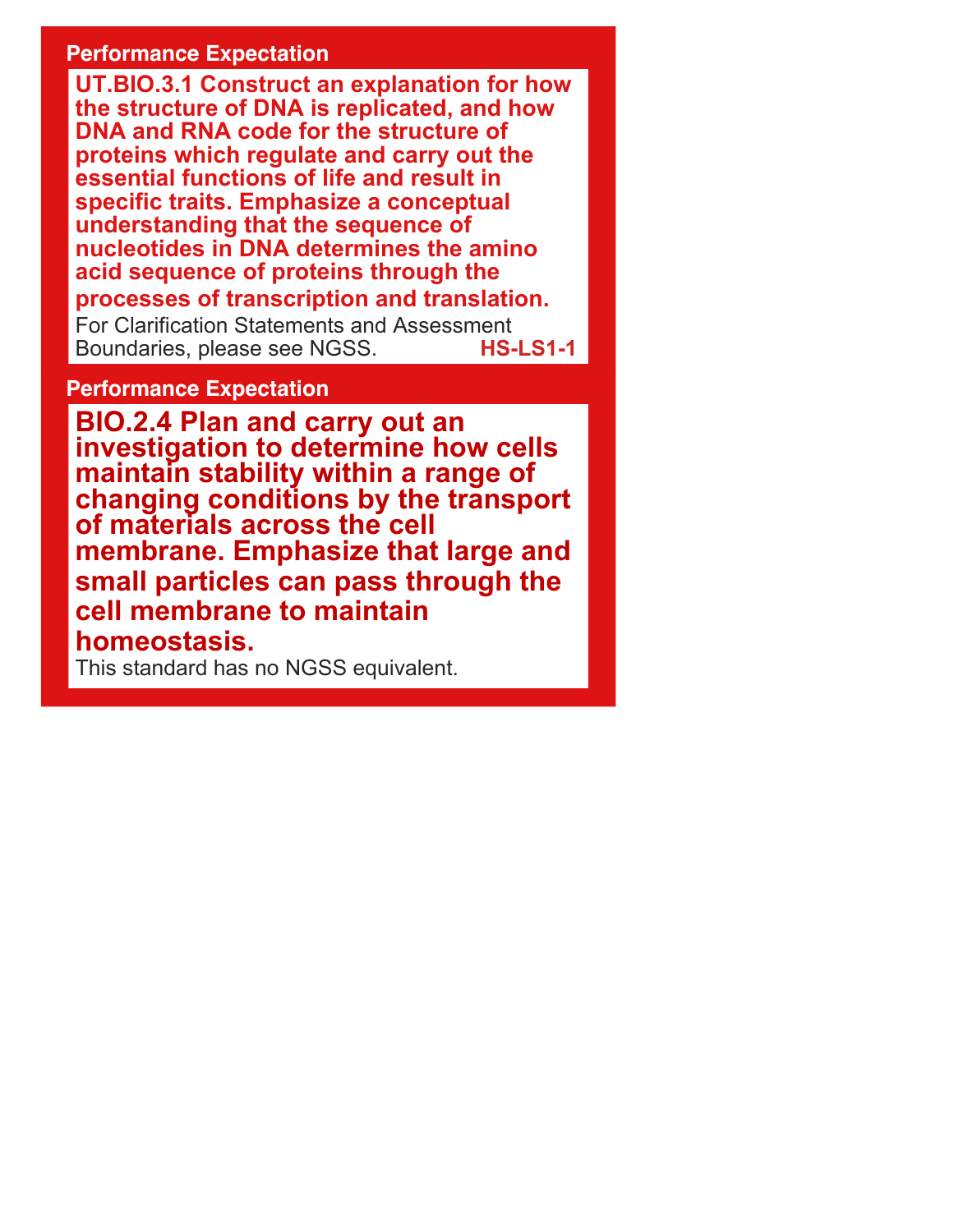#### **Science and Engineering Practices**

#### **Developing and Using Models**

Modeling in 9–12 builds on K–8 experiences and progresses to using, synthesizing, and developing models to predict and show relationships among variables between systems and their components in the natural and designed world(s). Develop and use a model based on evidence to illustrate the relationships between systems or between components of a system. (HS-LS1-2) **UT.BIO.2.6** 

#### **Science and Engineering Practices**

#### **Developing and Using Models**

Modeling in 9–12 builds on K–8 experiences and progresses to using, synthesizing, and developing models to predict and show relationships among variables between systems and their components in the natural and designed world(s). Use a model based on evidence to illustrate the relationships between systems or between components of a system. (HS-LS1-4), (HS-LS1-5), (HS-LS1-7) **UT.BIO.2.5, UT.BIO.2.3**

#### **Science and Engineering Practices Planning and Carrying Out**

**Investigations** Planning and carrying out investigations in 9-12 builds on K– 8 experiences and progresses to include investigations that provide evidence for and test conceptual, mathematical, physical, and empirical models. Plan and conduct an investigation individually and collaboratively to produce data to serve as the basis for evidence, and in the design: decide on types, how much, and accuracy of data needed to produce reliable measurements and consider

limitations on the precision of the data (e.g., number of trials,

(HSLS13) **UT.BIO.2.7**

-dM



cost, risk, time), and refine the design accordingly.



do so in the future world operate today as they did in the past and will continue to the assumption that theories and laws that describe the natura an explanation based on valid and reliable evidence obtained scientific ideas, principles, and theories. Construct and revise student-generated sources of evidence consistent with designs that are supported by multiple and independent builds on K-8 experiences and progresses to explanations and do so in the investigations, models, theories, simulations, peer review) and investigations, models, theories, simulations, peer review) and from a variety of sources (including students' own from a variety of sources (including students' own an explanation based on valid and reliable scientific ideas, principles, and theories. studentgenerated sources of evidence designs that are supported builds on K–8 Constructing explanations and designing solutions in 9–12 Solutions **Solutions Constructing Explanations and Designing Constructing Explanations and Designing** Constructing explanations and designing solutions in 9–12 assumption that theories and laws that describe the natural operate today as they did in the past and will continue to experiences and progresses to explanations and by multiple and independent  $(HS-LS1-6)$  **UT.BIO.2.1** (HSLS16) consistent with Construct and revise evidence obtained **UT.BIO.2.1**

# Science and Engineering Practices **Science and Engineering Practices**

# Solutions **Solutions Constructing Explanations and Designing Constructing Explanations and Designing**

and designs that are supported by multiple and describe the natural world operate today as they did in the<br>past and will continue to do so in the future. past and will continue to do so in the describe the natural world peer review) and the assumption that theories and laws that peer review) and the students' own investigations, models, theories, simulations students' own evidence obtained from a variety of sources (including evidence Construct an explanation based on valid and reliable consistent with scientific ideas, principles, and theories consistent with scientific ideas, principles, and theories. independent student-generated sources of evidence independent studentgenerated sources of evidence and designs that are supported builds on K-8 experiences and builds on K–8 Constructing explanations and designing solutions in 9–12 Construct an explanation based on valid and reliable Constructing explanations and designing solutions in 9-12 obtained from a variety of sources (including investigations, models, theories, simulations, experiences and progresses to explanations  $(HS-LS1-1)$  **UT.BIO.2.2, UT.BIO.3.1** (HSLS11) assumption that theories and laws that operate today as they did in the brogresses to explanations by multiple and **UT.BIO.2.2, UT.BIO.3.1**

Science and Engineering Practices **Science and Engineering Practices**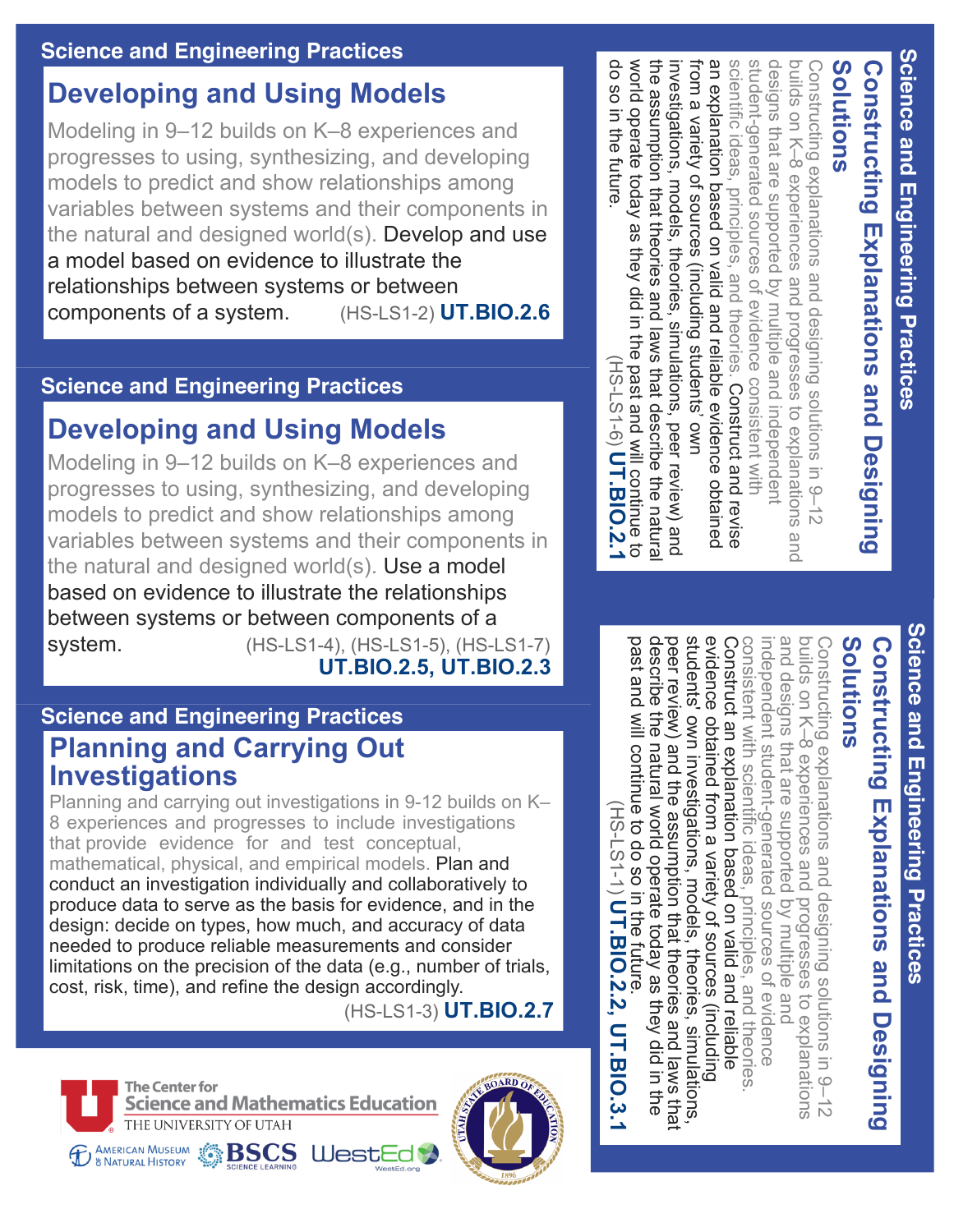#### **Crosscutting Concepts**

#### **Energy and Matter**

Energy cannot be created or destroyed—it only moves between one place and another place, between objects and/or fields, or between systems.

 $(HS-LS1-7)$ 

#### **Crosscutting Concepts**

#### **Structure and Function**

Investigating or designing new systems or structures requires a detailed examination of the properties of different materials, the structures of different components, and connections of components to reveal its function and/or solve a problem.

#### $(HS-LS1-1)$ **UT.BIO.2.2, UT.BIO.3.1**

#### **Crosscutting Concepts**

#### **Stability and Change**

Feedback (negative or positive) can stabilize or destabilize a system.

**West** 

=CIV

 $(HS-LS1-3)$ **UT.BIO.2.7**









HS-LS1-7 is not included in UT BIO standards.

HS-LS1-7 is not included in UT BIO standards.

(HSLS15), (HSLS16) **UT.BIO.2.3, UT.BIO.2.1**

**UT.BIO.2.3, UT.BIO.2.1**  $(HS-LS1-S1)$ ,  $(HS-LS1-6)$ 

**UT.BIO.2.6, UT.BIO.2.5 UT.BIO.2.6, UT.BIO.2.5**  $(HS-LS-2)$ (HSLS12), (HSLS14)  $+15-151$ 

**Crosscutting Concepts Crosscutting Concepts** 

# **Systems and System Models** Systems and System Models

at different scales at different scales. information flows-Interactionsmodels) can be used to simulate systems and Models (e.g., physical, mathematical, compute information flows—within and between systems interactions—including energy, matter, and models) can be used Models (e.g., physical, mathematical, computer -including energy, matter, and -within and between systems to simulate systems and

# **Energy and Matter Energy and Matter**

**Crosscutting Concepts**

**Crosscutting Concepts** 

flows into, out of, and within that system flows into, out of, and within that system. be described in terms of energy and matter be described in Changes of energy and matter in a system can Changes of energy and matter in a system can terms of energy and matter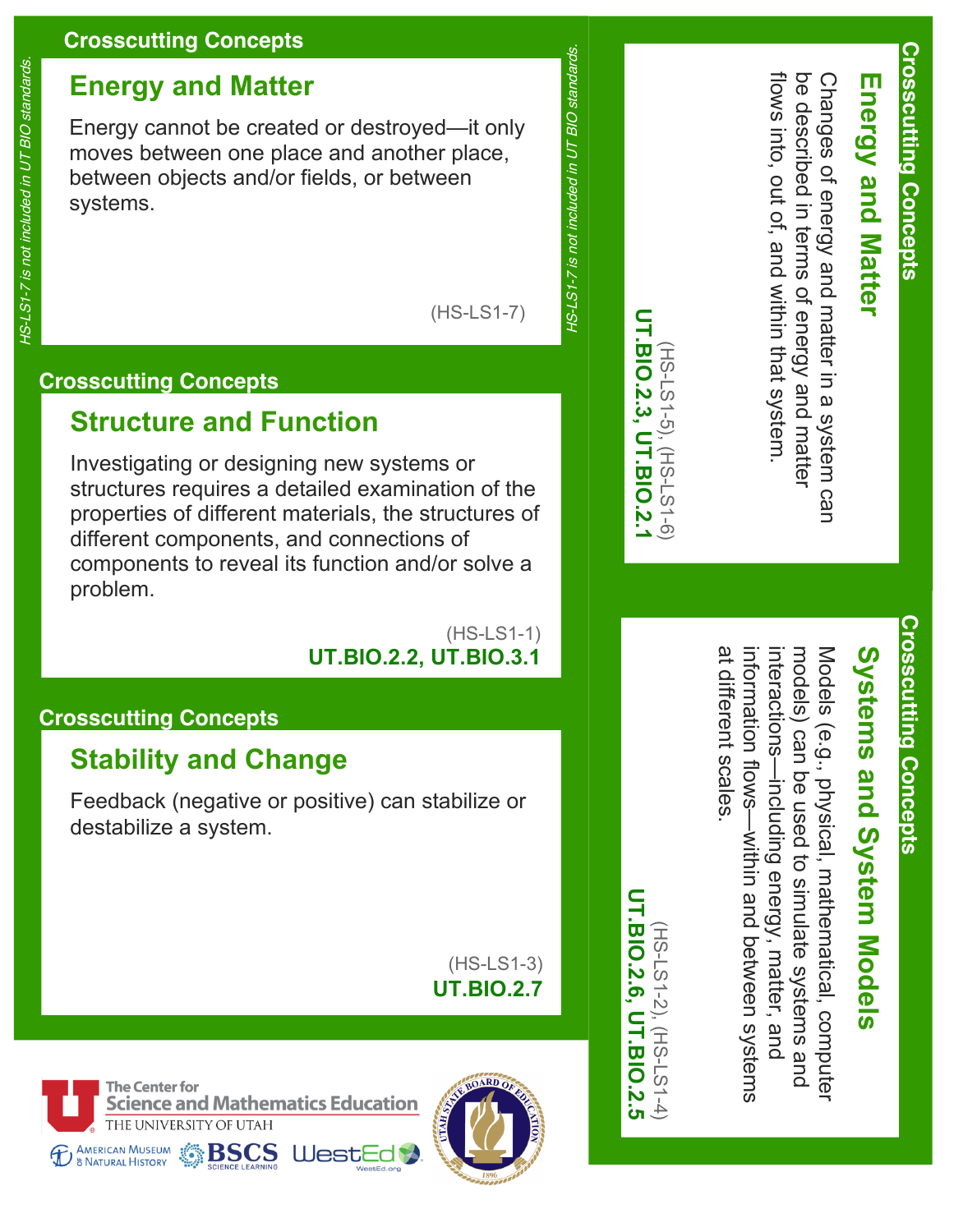#### **Common Core State Standards for ELA/Literacy**

#### **Writing in Science** WHST.11-12.7 - Research to Build **and Present Knowledge**

Conduct short as well as more sustained research projects to answer a question (including a selfgenerated question) or solve a problem; narrow or broaden the inquiry when appropriate; synthesize multiple sources on the subject, demonstrating understanding of the subject under investigation. (HSLS13) **UT.BIO.2.7**

#### **Common Core State Standards for ELA/Literacy**

#### **Writing in Science** WHST.11-12.8 - Research to Build and **Present Knowledge**

Gather relevant information from multiple authoritative print and digital sources, using advanced searches effectively; assess the strengths and limitations of each source in terms of the specific task, purpose, and audience; integrate information into the text selectively to maintain the flow of ideas, avoiding plagiarism and overreliance on any one source and following a standard format for citation. (HS-LS1-3) **UT.BIO.2.7** 

**Common Core State Standards for ELA/Literacy**

#### **Writing in Science**

#### **WHST.11-12.9 - Research to Build and Present Knowledge**

Draw evidence from informational texts to support analysis, reflection, and research.

> $(HS-LS1-1)$ **UT.BIO.2.2, UT.BIO.3.1**









findings, findings, reasoning, and evidence and to add graphical, audio, visual, and interactive elements graphical, audio, **SL.1112.5 Presentation of**  interest. in presentations to enhance Make strategic use of digital media Make strategic use of digital media (e.g., textual, **Knowledge and** nteres n presentations Inowledge and ldeas L.11-12.5 - Presentation reasoning, and evidence and to add to enhance understanding of visual, and interactive elements) understanding of  $\overline{Q}$  $\widehat{\mathbf{e}}$ .g., textua

(HSLS12), (HSLS14), (HSLS15), (HSLS17) **UT.BIO.2.6, UT.BIO.2.5**

> **Common Core State Standards for ELA/Literacy** Common Core State Stands for ELA/Literac

# Reading in Science **Reading in Science**

**Speaking & Listening**

Listening

peaking &

**Common Core State Standards for ELA/Literacy**

Common Core State Standards for ELA/Literacy

# **RST.1112.1 Key Ideas and**  RST111-12.1 - Key Ideas and **Details**

any gaps or inconsistencies in the account. any gaps or inconsistencies in the account. inportant distinctions the author makes and to of science and technical texts, attending of science and important distinctions the author makes Cite specific textual evidence to support analysis Cite specific textual evidence to support analysis technical texts, attending to  $\overline{a}$ 

UT.BIO.2.2, UT.BIO.3.1, UT.BIO.2.1 **UT.BIO.2.2, UT.BIO.3.1, UT.BIO.2.1** (HS-LS1-1), (HS-LS (HSLS11), (HSLS16)  $-6 - 1$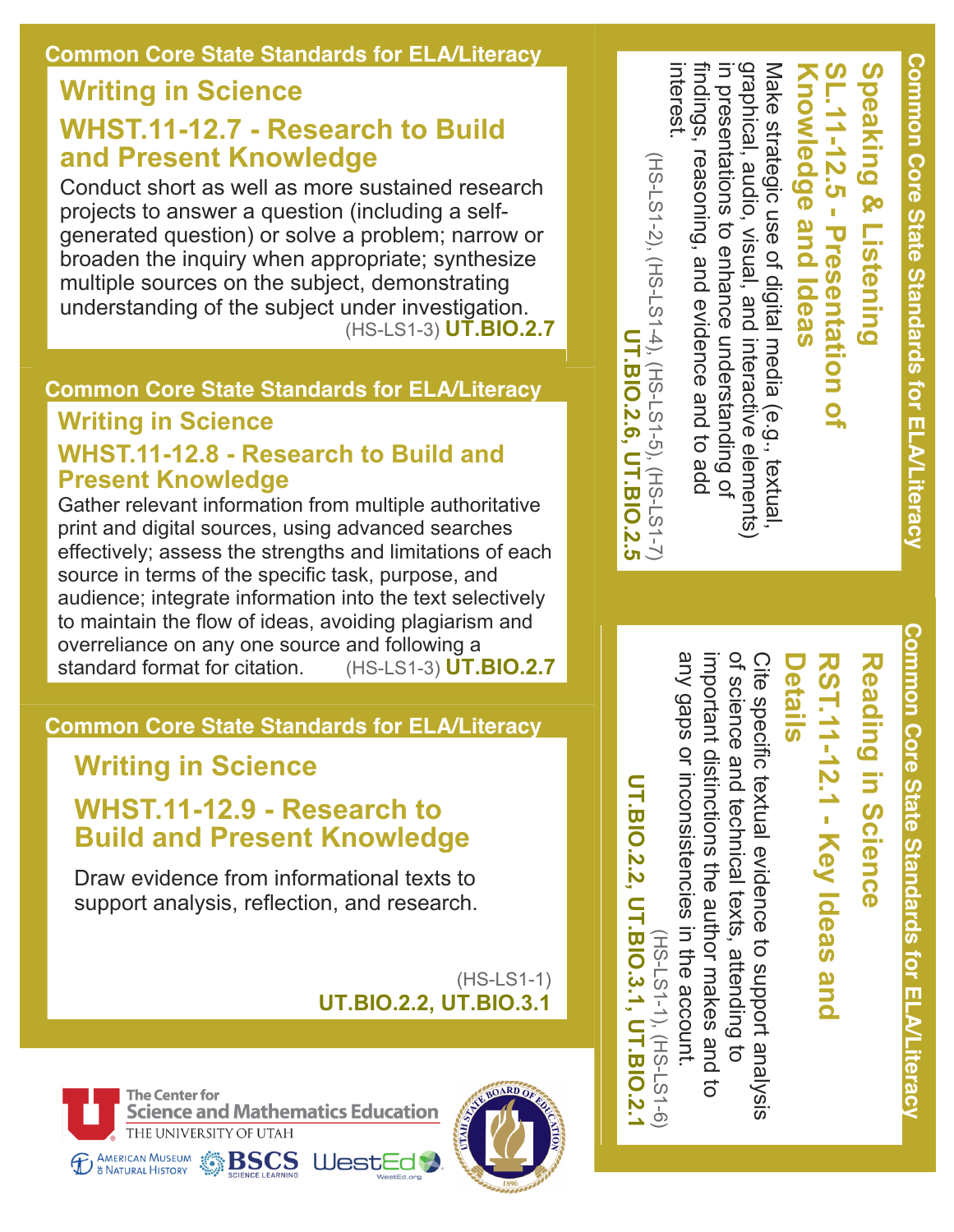#### **Common Core State Standards for ELA/Literacy**

#### **Writing in Science**

#### WHST.9-12.2 - Text Types and **Purposes**

Write informative/explanatory texts, including the narration of historical events, scientific procedures/experiments, or technical processes.

> (HS-LS1-1), (HS-LS1-6) **UT.BIO.2.2, UT.BIO.3.1, UT.BIO.2.1**

#### **Common Core State Standards for ELA/Literacy**

#### **Writing in Science**

#### WHST.9-12.5 - Production and **Distribution of Writing**

Develop and strengthen writing as needed by planning, revising, editing, rewriting, or trying a new approach, focusing on addressing what is most significant for a specific purpose and audience.

(HSLS16) **UT.BIO.2.1**

#### **Performance Expectation**

**UT.BIO.2.1 Construct an explanation based on evidence that all organisms are primarily composed of carbon, hydrogen, oxygen, and nitrogen, and that the matter taken into an organism is broken down and recombined to make macromolecules necessary for life functions. Emphasize that molecules are often transformed through enzymatic processes and the atoms involved are used to make carbohydrates, proteins, fats/lipids, and nucleic acids.**

For Clarification Statements and Assessment<br>Boundaries, please see NGSS. **HS-LS1-6** Boundaries, please see NGSS.







Write arguments focused on discipline-specific Write arguments focused on disciplinespecific WHST.9-12.1 - Text Types and **Writing in Science** Writing in Science **NHST.9-12.1 Purposes** I - Text Types and

content.

**Common Core State Standards for ELA/Literacy**

Common Core State Standards for ELA/Literac)

UT.BIO.3.3 **UT.BIO.3.3**  $(HS - 23 - 2)$ (HSLS32)

> **Common Core State Standards for ELA/Literacy** Common Core State Standards for ELA/Literacy

# **Reading in Science** Reading in Science

# **RST.1112.1 Key Ideas and Details RST.11-12.1 - Key ldeas and Details**

account. makes and to any gaps or inconsistencies in the attending to important distinctions the author analysis of science and technical texts account. attending to important distinctions the author analysis of science and Cite specific textual evidence to support Cite specific textual evidence to support and to any gaps or inconsistencies in the technical texts,

**UT.BIO.3.2, UT.BIO.3.3 UT.BIO.3.2, UT.BIO.3.3**(HS-LS3-1), (HS-LS3-2) (HSLS31), (HSLS32)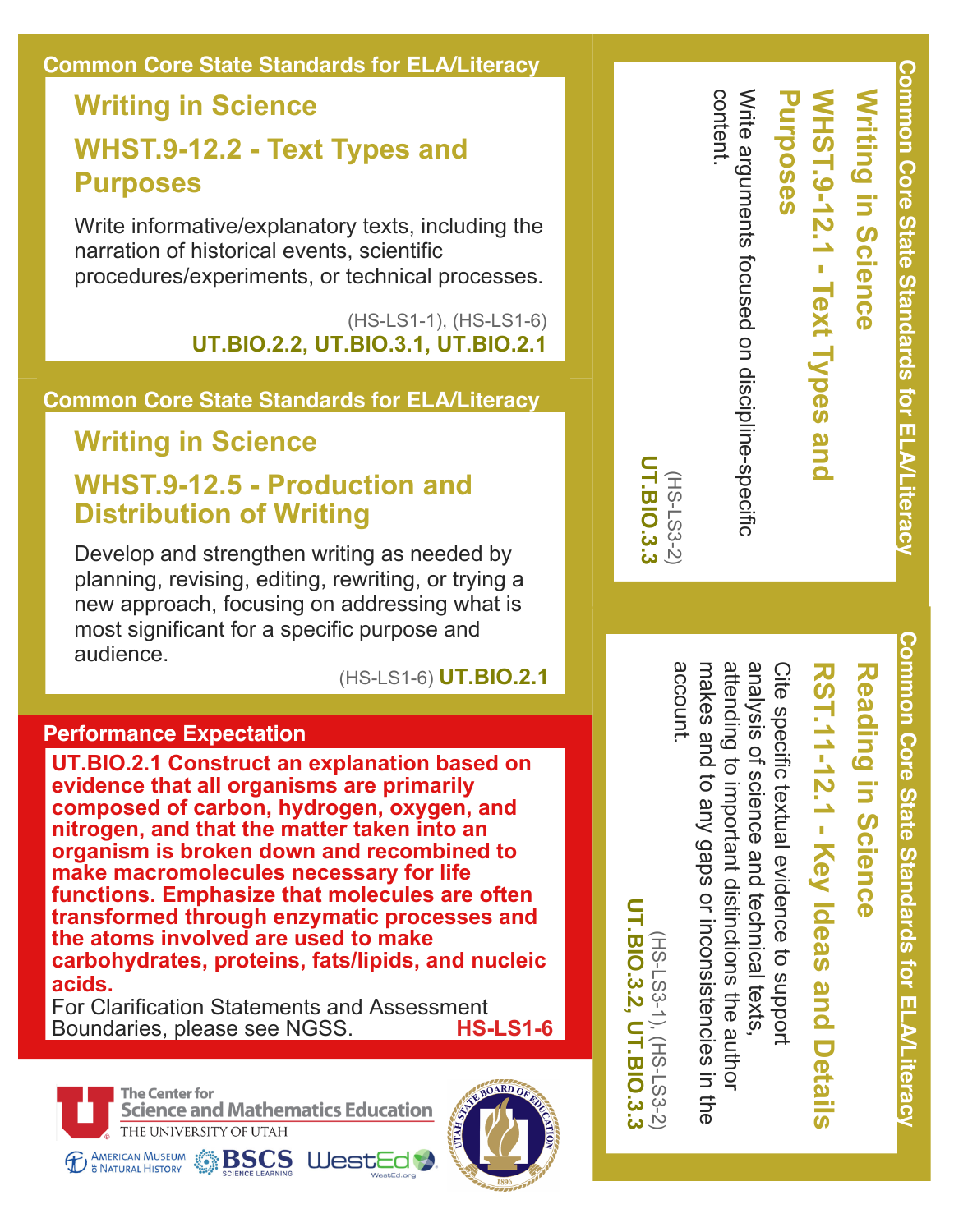#### **Common Core State Standards for Mathematics**

#### **Interpreting Functions**

#### **HSF-IF.C.7 - Analyze functions using different representations.**

Graph functions expressed symbolically and show key features of the graph, by hand in simple cases and using technology for more complicated cases.

> $(HS-LS1-4)$ **UT.BIO.2.5**

#### **Common Core State Standards for Mathematics**

#### **Mathematical Practices MP.4 Model with mathematics**

Mathematically proficient students can apply the mathematics they know to solve problems arising in everyday life, society, and the workplace. A student might use geometry to solve a design problem or use a function to describe how one quantity of interest depends on another. Mathematically proficient students who can apply what they know are comfortable making assumptions and approximations to simplify a complicated situation, realizing that these may need revision later. They are able to identify important quantities in a practical situation and map their relationships using such tools as diagrams, two-way tables, graphs, flowcharts and formulas. They can analyze those relationships mathematically to draw conclusions. They routinely interpret their mathematical results in the context of the situation and reflect on whether the results make sense, possibly improving the model if it has not served its purpose. (HS-LS1-4) **UT.BIO.2.5** 

#### **Common Core State Standards for Mathematics**

#### **Building Functions**

**HSF-BF.A.1 - Build a function that models a relationship between two quantities.** Write a function that describes a relationship between two quantities

> $(HS-LS1-4)$ **UT.BIO.2.5**

**The Center for Science and Mathematics Education** THE UNIVERSITY OF UTAH



**GBSCS** WestEd<sup>1</sup>



**Knowledge and Ideas RST.1112.9 Integration of Reading in Science** Reading in Science nowledge and Ideas .11-12.9 - Integration of

**Common Core State Standards for ELA/Literacy**

Common Core State Standards for ELA/Literacy

coherent understanding of a Synthesize information from a range of sources information phenomenon, or concept, resolving contlicting phenomenon, or concept, resolving conflicting coherent understanding of a process (e.g., texts, Synthesize information from a range of sources ntormation when possible (e.g., texts, experiments, simulations) into a when possible. experiments, simulations) into a process,

 $(HS-LSS_{-1})$   $\bf UTEIO.3.2$ (HSLS31) **UT.BIO.3.2**

# **Common Core State Standards for Mathematics Common Core State Standards for Mathematics**

# MP: 2 - Reason apstractly and drantitatively **MP.2 Reason abstractly and quantitatively** Mathematical Practices **Mathematical Practices**

objects. life of their own, without necessarily attending to their referents—and the<br>ability to contextualize, to pause as needed during the manipulation attending to the meaning of quantities, not just how to compute them symbolically and manipulate the representing symbols as if they have ability to decontextualize-to abstract a given situation and represent it relationships in problem situations. They bring two complementary<br>abilities to bear on problems involving quantitative relationships: the and knowing and flexibly using different attending to the meaning of quantities, not representation of the problem at hand; considering the units involved Quantitative reasoning entails habits of creating a coherent Quantitative reasoning process in order to probe into the referents for the symbols involved symbolically representation of the problem at hand; process in order life of their own, relationships in problem situations. They bring two complementary Mathematically proficient students make sense of quantities and their Mathematically proficient students make sense of quantities and their to bear on problems involving quantitative relationships: the contextualize, to pause as needed during the manipulation decontextualize—to abstract a given situation and represent it and manipulate the representing symbols as if they have a (HSLS32), (HSLS33) without necessarily attending to their referents—and the to probe into the referents for the symbols involved. entails habits of creating a coherent **UT.BIO.3.3, UT.BIO.3.4**considering the units involved; properties of operations and just how to compute them; **UT.BIO.3.4** മ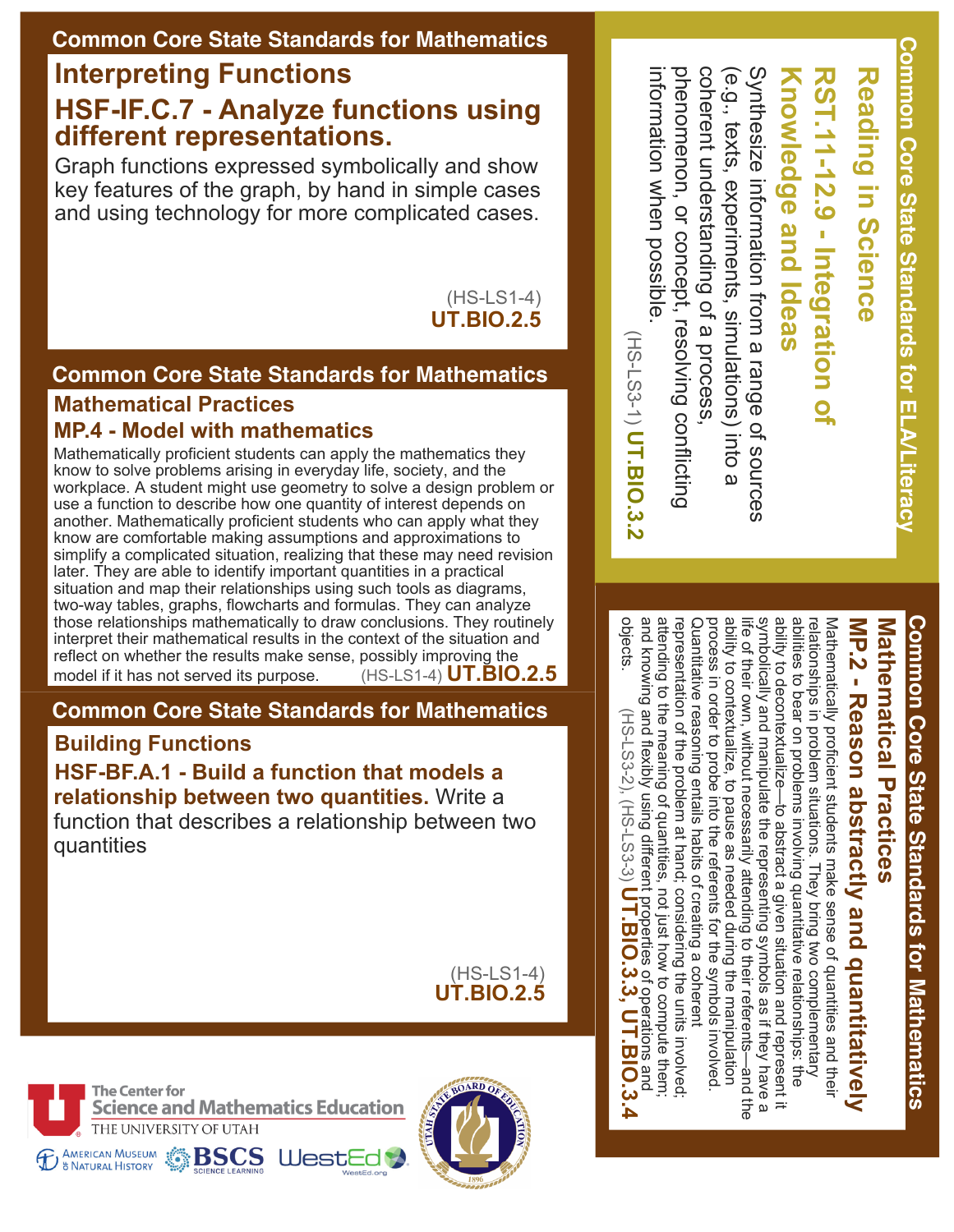#### **DCI: Engineering Design**

#### **HS.ETS1.A: Defining and Delimiting Engineering Problems**

Criteria and constraints also include satisfying any requirements set by society, such as taking issues of risk mitigation into account, and they should be quantified to the extent possible and stated in such a way that one can tell if a given design meets them.

 $(HS-ETS1-1)$ 

#### **DCI: Engineering Design**

#### **HS.ETS1.A: Defining and Delimiting Engineering Problems**

Humanity faces major global challenges today, such as the need for supplies of clean water and food or for energy sources that minimize pollution, which can be addressed through engineering. These global challenges also may have manifestations in local communities.  $(HS-ETS1-1)$ 

#### **DCI: Engineering Design**

#### **HS.ETS1.B: Developing Possible Solutions**

When evaluating solutions it is important to take into account a range of constraints including cost, safety, reliability and aesthetics and to consider social, cultural and environmental impacts.

 $(HS-ETS1-3)$ **UT.BIO.3.5**

**The Center for Science and Mathematics Education** THE UNIVERSITY OF UTAH







process. Computers are useful for a

purposes, such as running simulations to test<br>different ways of solving a problem or to see which purposes, such as running simulations to test

ways of solving a problem or to see which

economical; and in making

one is most efficient or

given design will meet his or her needs.

given design will meet his or her needs. (HS-ETS1-4) a persuasive presentation to a client about how a one is most efficient or economical; and in making

Integrated into multiple content standards.

ntegrated into multiple content standards

(HSETS14)

Integrated into multiple content standards.

ntegrated into multiple content standards

a persuasive presentation to a client about how a

Both physical models and computers can be used in various ways to aid in the engineering design<br>process. Computers are useful for a variety of in various ways to Both physical models and computers can be used **Solutions HS.ETS1.B: Developing Possible**  <u>ქ</u> Solutions ETS1.Beveloping Possible. aid in the engineering design

**DCI: Engineering Design**

DCI: Engineering Design

Integrated into multiple content standards.

Integrated into multiple content standards.

# **DCI: Engineering Design DCI: Engineering Design**

### **Solution HS.ETS1.C: Optimizing the Design**  HS.ETS1.C: **Solution** ptimizing the Des

ot certain criteria over others (trade-offs) may systematically, and decisions about the priority simpler ones that can be approached be needed be needed. of certain systematically, and decisions about the priority simpler ones that can be Criteria may need to be broken down into Criteria may need to be broken down into criteria over others (trade-offs) may approached

(HS-ETS1-2)  $(HS-EST31-2)$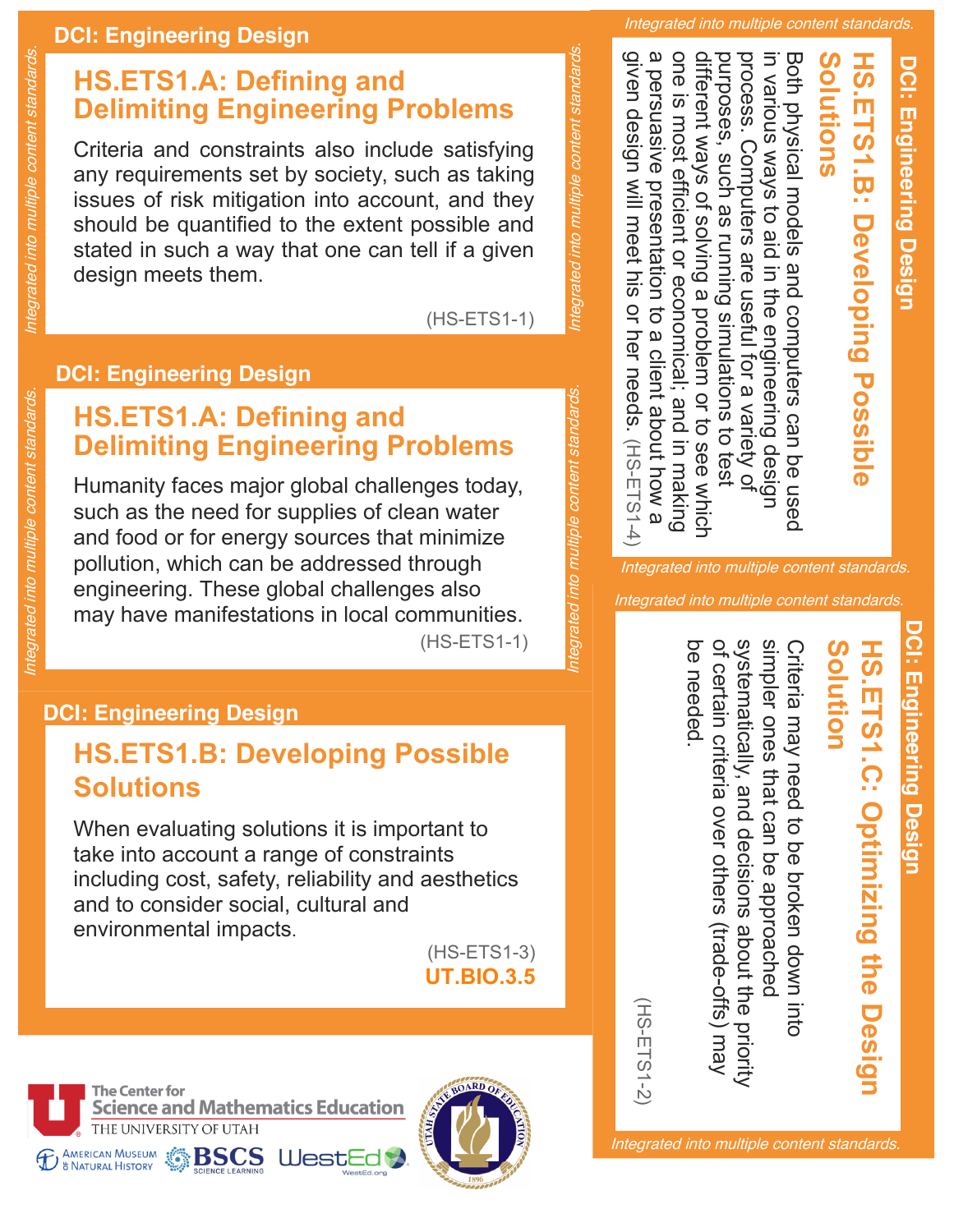was at meeting the desired outcome. that focus on how effective the solution an optimal solution. Emphasize arguments data on proposed solutions, and determine criteria and constraints, analyze available modify genes in order to solve (effect) a Boundaries, please see NGSS For Clarification Statements and Assessment **was at meeting the desired outcome. that focus on how effective the solution an optimal solution. Emphasize arguments data on proposed solutions, and determine**  problem. Define the problem, identify biotechnology was used to identify and/or UT.BIO.3.5 Boundaries, please see NGSS. For Clarification Statements and Assessment **criteria and constraints, analyze available problem. Define the problem, identify modify genes in order to solve (effect) a biotechnology was used to identify and/or UT.BIO.3.5 Evaluate design solutions where**  Evaluate design solutions where **HS-ETS1-3 HS-ETS1-3**

Integrated into multiple content standards.

account for societal needs and and quantitative criteria and **wants.\* account for societal needs and**  constraints for solutions that **constraints for and quantitative criteria and solutions that**  challenge to specify qualitative **challenge to specify HSETS11: Analyze a major global**  HS-ETS1-1: Analyze a major globa **qualitative** 

**Performance Expectation**

Performance Expectation

**Clarification Statement: Clarification Statement:** none **Assessment Boundary:** Assessment Boundary: none

\*This performance expectation integrates *\*This performance expectation integrates*

a practice or disciplinary code idea *a practice or disciplinary code idea.* traditional science content with engineering through *traditional science content with engineering through*

**Performance Expectation Performance Expectation** 

**HS-ETS1-4: Use a computer simulation to a computer simulation to** 

model the impact of proposed solutions to HS-ETS1-4: Use a computer simulation to

**numerous criteria and constraints on a complex realworld problem with**

numerous criteria and constraints on

a complex real-world problem with

**of proposed solutions to** 

**Performance Expectation**

**Performance Expectation** 

**Clarification Statement:** none **Clarification Statement:**  solved through engineering. **solved through engineering. \*** manageable problems that can be breaking it down into smaller, more complex real-world problem by **complex realworld HSETS12: Design a solution to a**  HS-ETS1-2: Design a solution to **manageable breaking it down into smaller, more problems that can be problem by**  യ

**Assessment Boundary:** Assessment Boundary: none

Integrated into multiple content standards.

Integrated into multiple content standards.

or disciplinary code idea science content with engineering through a practice \*This performance expectation integrates traditiona *or disciplinary code idea. science content with engineering through a practice \*This performance expectation integrates traditional*

**Clarification Statement:** 

**Assessment Boundary:** Assessment Boundary: none

*or disciplinary code idea.*

or alsciplinary code idea

*science content with engineering through a practice \* This performance expectation integrates traditional*

science content with engineering through a practice

\* This performance expectation integrates traditional

**relevant to the problem.\* Clarification Statement: none** 

relevant to the problem.\*

**interactions within**

**and between systems** 

interactions within and between systems



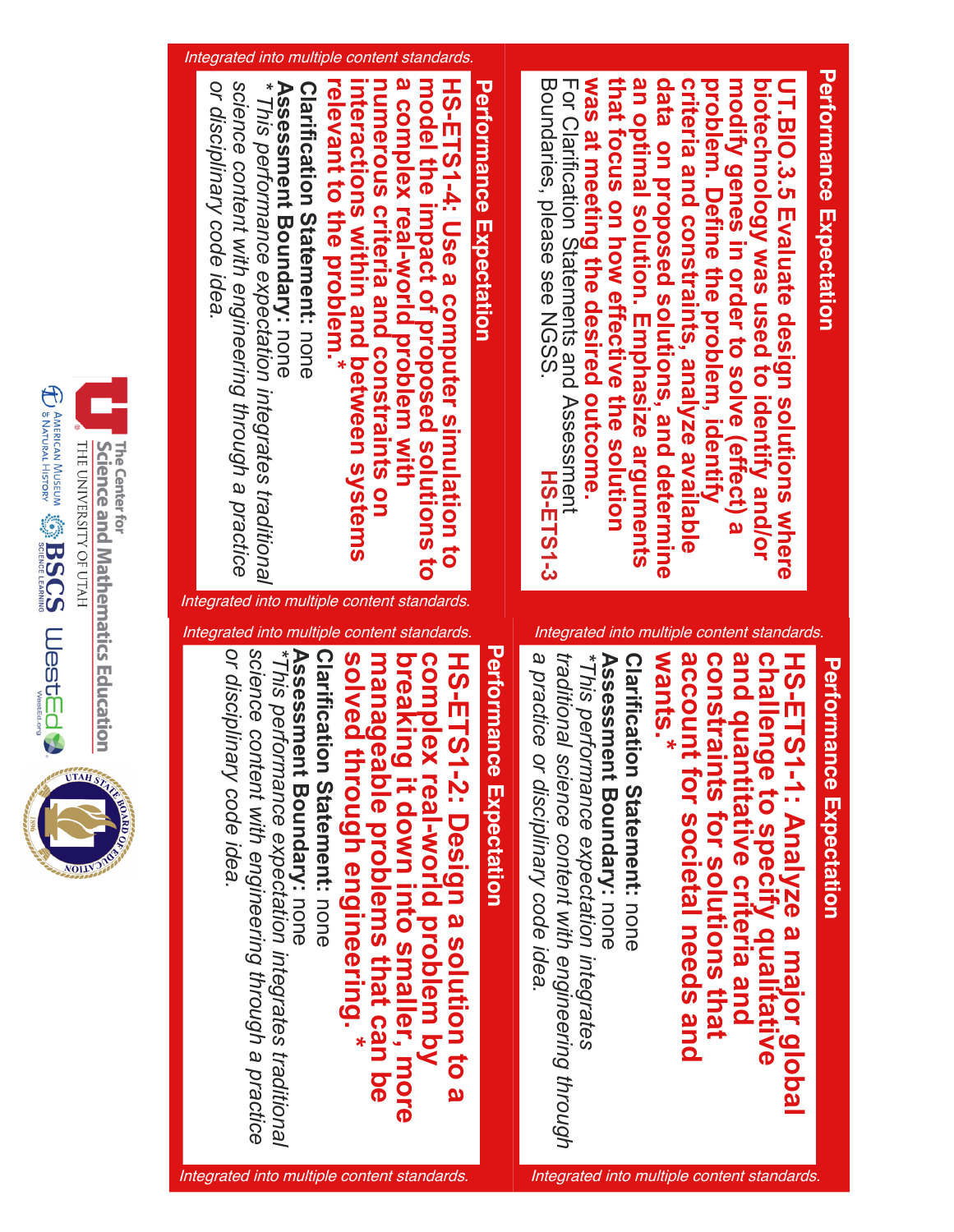#### **Science and Engineering Practices**

#### **Asking Questions and Defining Problems**

Asking questions and defining problems in 9–12 builds on grades K–8 experiences and progresses to formulating, refining, and evaluating empirically testable questions and design problems using models and simulations.

Analyze complex real-world problems by specifying criteria and constraints for successful solutions.

Integrated into multiple content standards. Integrated into multiple content standards. $(HS-ETS1-1)$ 

Integrated into multiple content standards.

Integrated into multiple content standards.

#### **Science and Engineering Practices**

#### **Using Mathematics and Computational Thinking**

Mathematical and computational thinking in 9–12 builds on K–8 experiences and progresses to using algebraic thinking and analysis, a range of linear and nonlinear functions including trigonometric functions, exponentials and logarithms, and computational tools for statistical analysis to analyze, represent, and model data. Simple computational simulations are created and used based on mathematical models of basic assumptions.

Use mathematical models and/or computer simulations to predict the effects of a design solution on systems and/or the interactions between systems. (HS-ETS1-4)

#### **Science and Engineering Practices**

#### **Constructing Explanations and Designing Solutions**

Constructing explanations and designing solutions in 9–12 builds on K–8 experiences and progresses to explanations and designs that are supported by multiple and independent student-generated sources of evidence consistent with scientific ideas. principles, and theories.

Design a solution to a complex real-world problem, based on scientific knowledge, student-generated sources of evidence, prioritized criteria, and tradeoff considerations. (HS-ETS1-2)

**The Center for Science and Mathematics Education** THE UNIVERSITY OF UTAH



WestEd<sup>1</sup>



9–12 builds on K–8 Constructing explanations **Designing Constructing Constructing Explanations and**  Designing Solutions **Solutions** Explanations **and** 

**Science and Engineering Practices**

**Engineering Practices** 

Science and

spling z<sub>17</sub> prioritized criteria, and tradeoff considerations knowledge, student-generated sources of evidence. complex real-world problem, complex realworld problem, based on principles, and sources of sources of evidence explanations and designs that are supported explanations and designs that are supported Constructing explanations and designing solutions in prioritized criteria, and tradeoff considerations. knowledge, studentgenerated sources of evidence, principles, and theories. multiple multiple and independent studentgenerated and independent student-generated evidence consistent with scientific ide on K-8 theories. Evaluate a solution to a experiences and experiences and progresses to consistent with scientific ideas, Evaluate a solution to a and designing solutions based on scientific (HS-ETS1-3) [JT.BIO.3.5 progresses<br>ported by scientific **UT.BIO.3.5** Sĕ  $\overrightarrow{C}$  $\equiv$ 

(HS-ETS1-3)

# **Crosscutting Concepts** Integrated into multiple content standards.

# **Systems and System Models** Vstems and System Models

rosscutting Concepts

systems at different scales systems at different scales. information flows--- Alithin and petween information flows—within and between interactions—including energy, matter, and models) can models) can be used Models (e.g., physical, mathematical, compute Models (e.g., physical, mathematical, computer nteractions—including energy, matter, and be used to simulate systems and to simulate systems and

Integrated into multiple content standards.

(HSETS14)

(HS-ETS1-4

Integrated into multiple content standards.

ntegrated into multiple content standards.

Integrated into multiple content standards.

Integrated into multiple content standards.